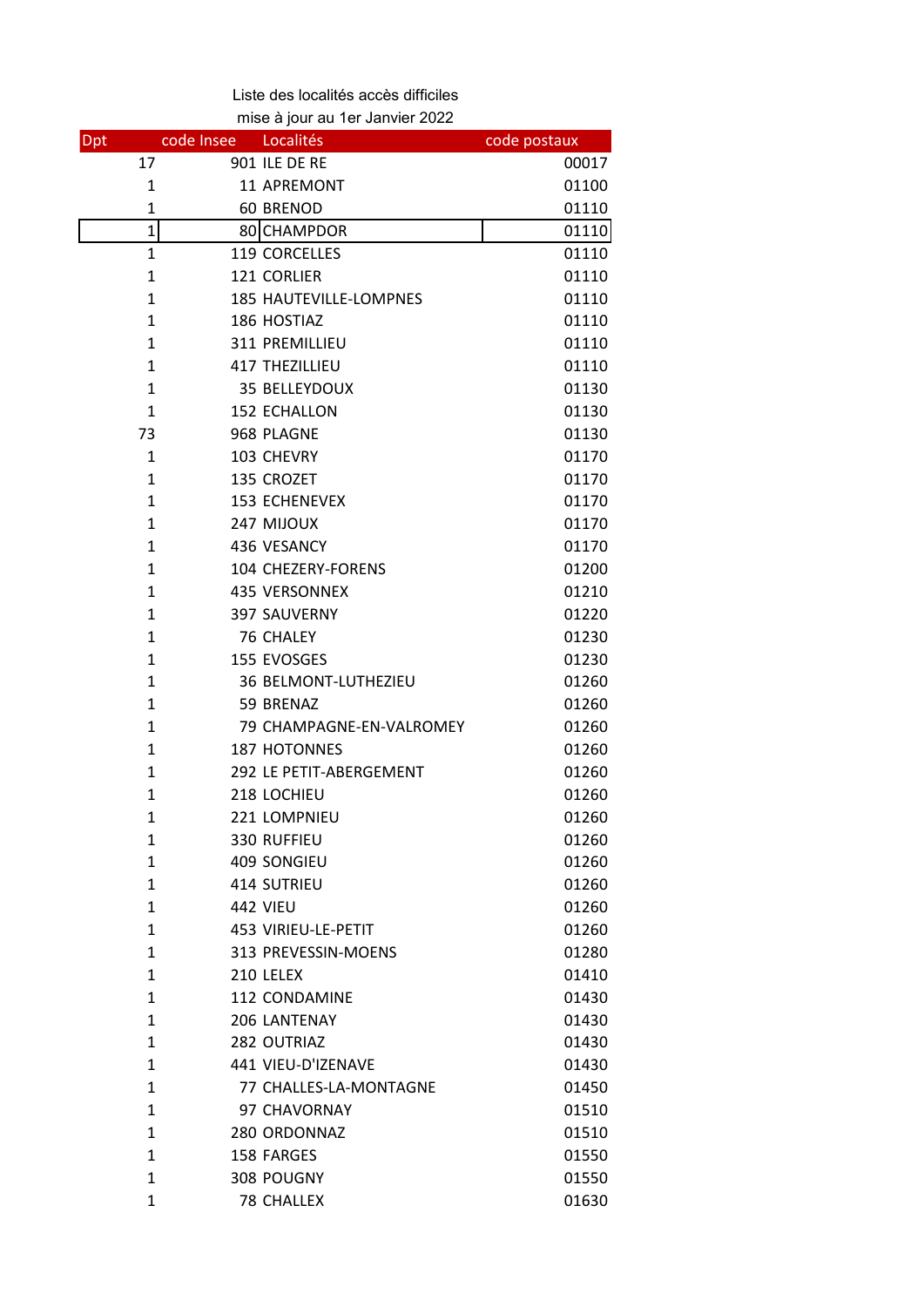| 1            | 401 SERGY                   | 01630 |
|--------------|-----------------------------|-------|
| $\mathbf{1}$ | 190 INNIMOND                | 01680 |
| 4            | <b>227 VACHERES</b>         | 04110 |
| 4            | <b>39 CASTELLANE</b>        | 04120 |
| 4            | 144 LA PALUD-SUR-VERDON     | 04120 |
| 4            | <b>148 PEYROULES</b>        | 04120 |
| 4            | 20 BARLES                   | 04140 |
| 4            | 237 LE VERNET               | 04140 |
| 4            | 126 MONTCLAR                | 04140 |
| 4            | 203 SELONNET                | 04140 |
| 4            | 205 SEYNE                   | 04140 |
| 4            | 163 REVEST-DU-BION          | 04150 |
| 4            | 208 SIMIANE-LA-ROTONDE      | 04150 |
| 4            | 183 SAINT-JULIEN-DU-VERDon  | 04170 |
| 4            | 218 THORAME-BASSE           | 04170 |
| 4            | <b>219 THORAMF-HAUTF</b>    | 04170 |
| 4            | <b>16 AUTHON</b>            | 04200 |
| 4            | 179 SAINT-GENIEZ            | 04200 |
| 4            | 216 THEZE                   | 04200 |
| 4            | 8 ANNOT                     | 04240 |
| 4            | 32 BRAUX                    | 04240 |
| 4            | <b>90 LE FUGERET</b>        | 04240 |
| 4            | 115 MEAILLES                | 04240 |
| 4            | 224 UBRAYE                  | 04240 |
| 4            | 6 ALLOS                     | 04260 |
| 4            | 211 SOURRIBES               | 04290 |
| 4            | <b>76 ENTREVAUX</b>         | 04320 |
| 4            | 202 SAUSSES                 | 04320 |
| 4            | 55 CHAUDON-NORANTE          | 04330 |
| 4            | 102 LE LAUZET-UBAYE         | 04340 |
| 4            | 198 SAINT-VINCENT-LES-Forts | 04340 |
| 4            | 25 BEAUVEZER                | 04370 |
| 4            | <b>61 COLMARS</b>           | 04370 |
| 4            | <b>19 BARCELONNETTE</b>     | 04400 |
| 4            | <b>73 ENCHASTRAYES</b>      | 04400 |
| 4            | 344 LE SAUZE                | 04400 |
| 4            | 400 PRA-LOUP 1600           | 04400 |
| 4            | <b>226 UVERNET-FOURS</b>    | 04400 |
| 4            | 176 SAINTE-CROIX-DU-VERDon  | 04500 |
| 4            | 62 LA CONDAMINE-CHATELARD   | 04530 |
| 4            | 100 LARCHE                  | 04530 |
| 4            | 193 SAINT-PAUL-SUR-UBAYE    | 04530 |
| 4            | 81 ESPARRON-DE-VERDON       | 04800 |
| 4            | 96 JAUSIERS                 | 04850 |
| 5            | <b>27 CERVIERES</b>         | 05100 |
| 5            | <b>85 MONTGENEVRE</b>       | 05100 |
| 5            | 93 NEVACHE                  | 05100 |
| 5            | <b>13 BARCILLONNETTE</b>    | 05110 |
| 5            | <b>49 ESPARRON</b>          | 05110 |
| 5            | 6 L'ARGENTIERE-LA-BESSe     | 05120 |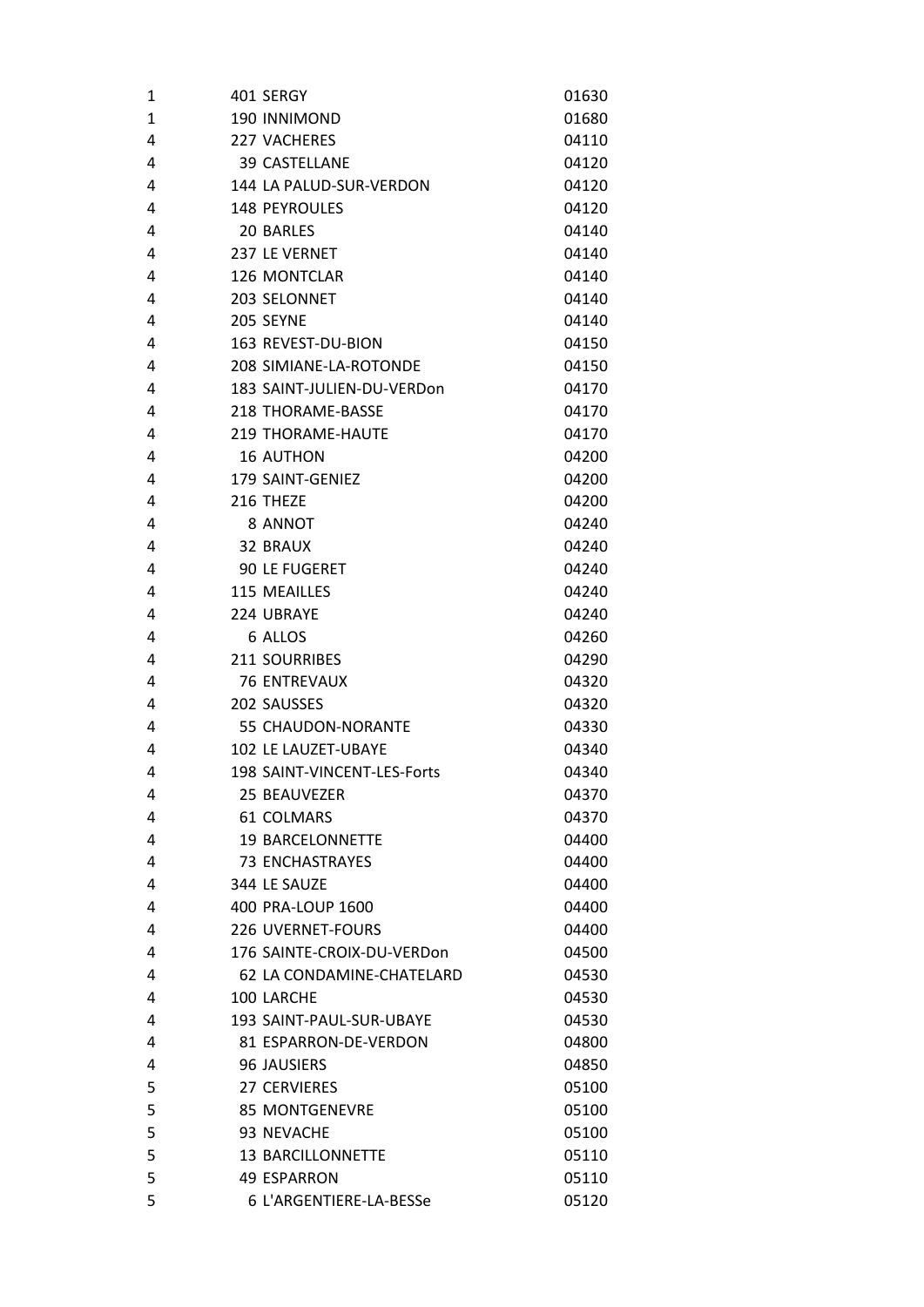| 5 | 19 LA BEAUME                                | 05140          |
|---|---------------------------------------------|----------------|
| 5 | <b>66 LA HAUTE-BEAUME</b>                   | 05140          |
| 5 | 91 MOYDANS                                  | 05150          |
| 5 | 126 ROSANS                                  | 05150          |
| 5 | <b>150 SAINTE-MARIE</b>                     | 05150          |
| 5 | 114 REALLON                                 | 05160          |
| 5 | <b>96 ORCIERES</b>                          | 05170          |
| 5 | <b>44 CREVOUX</b>                           | 05200          |
| 5 | 98 LES ORRES                                | 05200          |
| 5 | <b>156 SAINT-SAUVEUR</b>                    | 05200          |
| 5 | 79 LE MONETIER-LES-BAINS                    | 05220          |
| 5 | 161 LA SALLE LES ALPES                      | 05240          |
| 5 | 139 SAINT-ETIENNE-EN-DEVOLUY                | 05250          |
| 5 | 800 SUPERDEVOLUY (LE DEVOLUY)               | 05250          |
| 5 | <b>4 ANCELLE</b>                            | 05260          |
| 5 | 29 CHABOTTES                                | 05260          |
| 5 | 149 SAINT-LEGER-LES-MELEzes                 | 05260          |
| 5 | 153 SAINT-MICHEL-DE-CHAILLOL                | 05260          |
| 5 | 110 PUY-SAINT-VINCENT                       | 05290          |
| 5 | 175 VALLOUISE                               | 05290          |
| 5 | 14 BARRET-LE-BAS                            | 05300          |
| 5 | <b>47 EOURRES</b>                           | 05300          |
| 5 | 160 SALERANS                                | 05300          |
| 5 | 63 LA GRAVE                                 | 05320          |
| 5 | 133 SAINT-CHAFFREY                          | 05330          |
| 5 | 101 PELVOUX                                 | 05340          |
| 5 | 7 ARVIEUX                                   | 05350          |
| 5 | 38 CHATEAU-VILLE-VIEILLe                    | 05350          |
| 5 | 77 MOLINES-EN-QUEYRAS                       | 05350          |
| 5 | <b>157 SAINT-VERAN</b>                      | 05350          |
| 5 | <b>75 MANTEYER</b>                          | 05400          |
| 5 | 1 ABRIES                                    | 05460          |
| 5 | 120 RISTOLAS                                | 05460          |
| 5 | 3 AIGUILLES                                 | 05470          |
| 5 | 95 LE NOYER                                 | 05500          |
| 5 | 104 POLIGNY                                 | 05500          |
| 5 | 132 SAINT-BONNET-EN-CHAMPsaur               | 05500          |
| 5 | 141 SAINT-EUSEBE-EN-CHAMPsaur               | 05500          |
| 5 | 147 SAINT-JULIEN-EN-CHAMPSAUR               | 05500          |
| 5 | 148 SAINT-LAURENT-DU-CROS                   | 05500          |
| 5 | 177 VARS                                    | 05560          |
| 5 | 26 CEILLAC                                  | 05600          |
| 5 |                                             |                |
| 5 | 119 RISOUL<br>134 SAINT-CLEMENT-SUR-Durance | 05600<br>05600 |
|   |                                             |                |
| 5 | 97 ORPIERRE                                 | 05700          |
| 5 | 135 SAINTE-COLOMBE                          | 05700          |
| 5 | 166 SERRES                                  | 05700          |
| 5 | <b>172 TRESCLEOUX</b>                       | 05700          |
| 5 | 9 ASPRES-LES-CORPS                          | 05800          |
| 5 | 142 SAINT-FIRMIN                            | 05800          |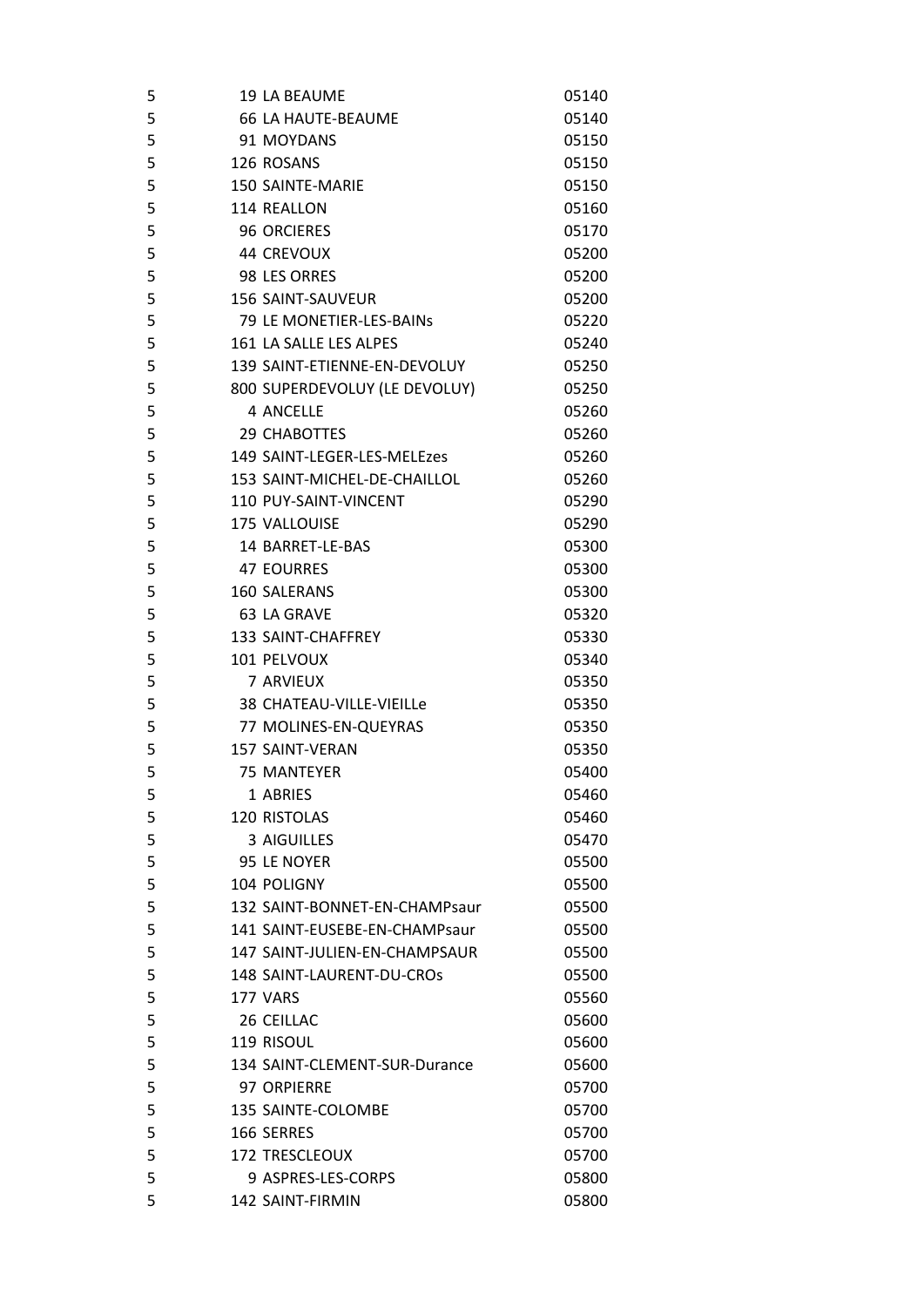| 6 | 50 COURSEGOULES                   | 06140 |
|---|-----------------------------------|-------|
| 6 | 971 PONT DU LOUP                  | 06140 |
| 6 | 5 ASCROS                          | 06260 |
| 6 | 93 LA PENNE                       | 06260 |
| 6 | 949 LEOUVE                        | 06260 |
| 6 | <b>76 LIEUCHE</b>                 | 06260 |
| 6 | 96 PIERLAS                        | 06260 |
| 6 | 99 PUGET-THENIERS                 | 06260 |
| 6 | 101 RIGAUD                        | 06260 |
| 6 | <b>115 SAINT-ANTONIN</b>          | 06260 |
| 4 | <b>194 SAINT-PIERRE</b>           | 06260 |
| 6 | <b>86 MOULINET</b>                | 06380 |
| 6 | 136 SOSPEL                        | 06380 |
| 6 | 14 BENDEJUN                       | 06390 |
| 6 | 15 BERRE-LES-ALPES                | 06390 |
| 6 | <b>39 CHATEAUNEUF-VILLEVIE</b>    | 06390 |
| 6 | 43 COARAZE                        | 06390 |
| 6 | 9 BAIROLS                         | 06420 |
| 6 | 42 CLANS                          | 06420 |
| 6 | 72 ILONSE                         | 06420 |
| 6 | 73 ISOLA                          | 06420 |
| 6 | 80 MARIE                          | 06420 |
| 6 | 102 RIMPLAS                       | 06420 |
| 6 | 110 ROUBION                       | 06420 |
| 6 | 111 ROURE                         | 06420 |
| 6 | 980 ROUSSILLON                    | 06420 |
| 6 | 129 SAINT-SAUVEUR-SUR-TINEE       | 06420 |
| 6 | <b>153 VALDEBLORE</b>             | 06420 |
| 6 | 162 LA BRIGUE                     | 06430 |
| 6 | 990 SAINT-DALMAS DE TENDE         | 06430 |
| 6 | 163 TENDE                         | 06430 |
| 6 | 19 BLAUSASC                       | 06440 |
| 6 | 77 LUCERAM                        | 06440 |
| 6 | 91 PEILLE                         | 06440 |
| 6 | 961 PEIRA-CAVA (LUCERAM)          | 06440 |
| 6 | 142 TOUET-DE-L'ESCARENE           | 06440 |
| 6 | 13 BELVEDERE                      | 06450 |
| 6 | 931 CROS D'UTELLE                 | 06450 |
| 6 | 20 LA BOLLENE-VESUBIE             | 06450 |
| 6 | 74 LANTOSQUE                      | 06450 |
| 6 | 962 PELASQUE                      | 06450 |
| 6 | <b>103 ROQUEBILLIERE</b>          | 06450 |
| 6 | 993 SAINT-JEAN LA RIVIER          | 06450 |
| 6 | 127 SAINT-MARTIN-VESUBIE          | 06450 |
| 6 | 151 UTELLE                        | 06450 |
| 6 | 156 VENANSON                      | 06450 |
| 6 | 37 CAUSSOLS                       | 06460 |
| 6 | <b>58 ESCRAGNOLLES</b>            | 06460 |
| 6 | 16 BEUIL                          | 06470 |
| 6 | <b>40 CHATEAUNEUF-D'ENTRAUNES</b> | 06470 |
|   |                                   |       |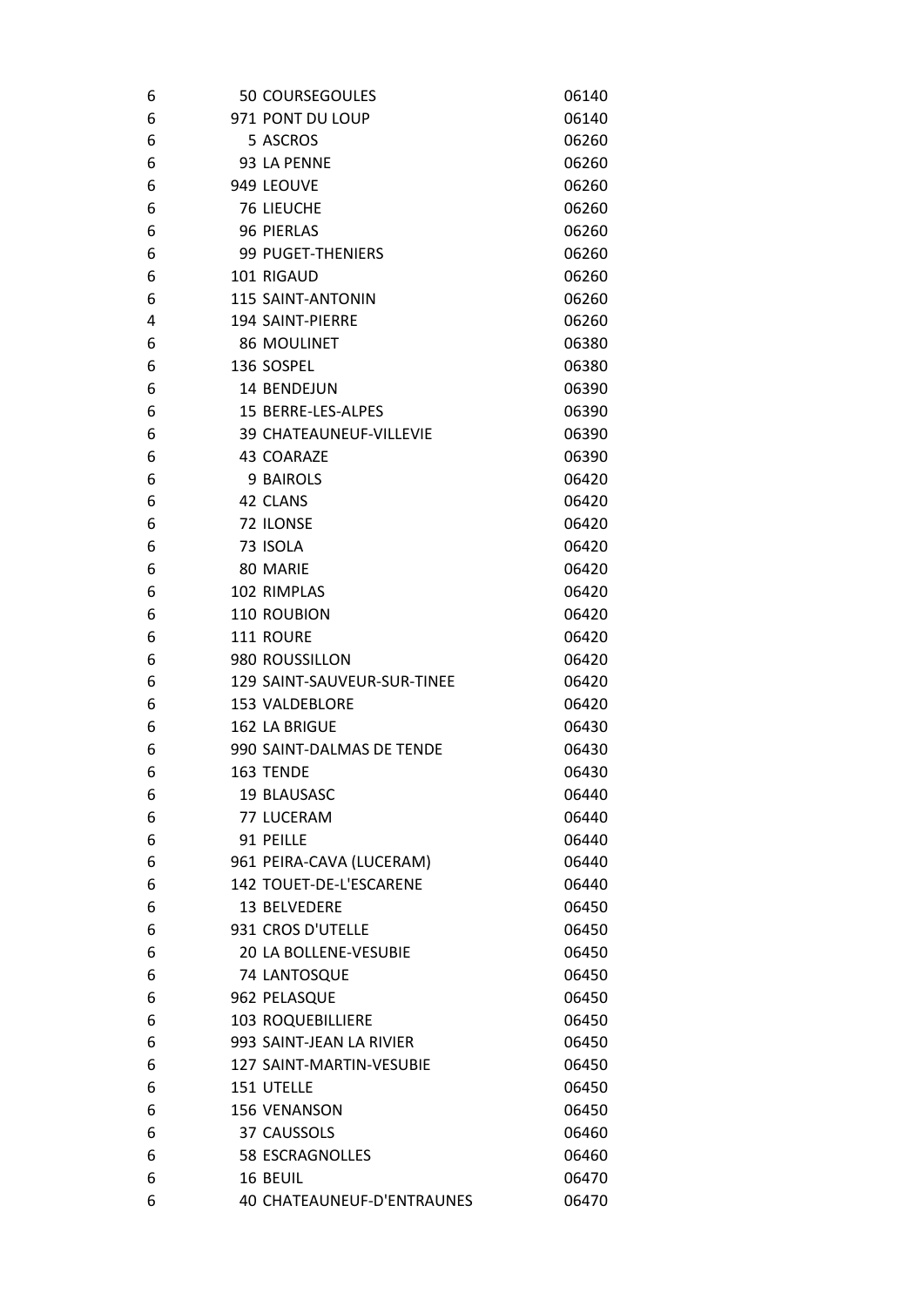| 6 | 53 DALUIS                       | 06470 |
|---|---------------------------------|-------|
| 6 | <b>56 ENTRAUNES</b>             | 06470 |
| 6 | 936 ESTENC                      | 06470 |
| 6 | 71 GUILLAUMES                   | 06470 |
| 6 | 94 PEONE                        | 06470 |
| 6 | 125 SAINT-MARTIN-D'ENTRAUNES    | 06470 |
| 6 | 401 VALBERG                     | 06470 |
| 6 | 35 CASTELLAR                    | 06500 |
| 6 | <b>36 CASTILLON</b>             | 06500 |
| 6 | 67 GORBIO                       | 06500 |
| 6 | 113 SAINTE-AGNES                | 06500 |
| 6 | 17 BEZAUDUN-LES-ALPES           | 06510 |
| 6 | 22 BOUYON                       | 06510 |
| 6 | 47 CONSEGUDES                   | 06510 |
| 6 | <b>61 LES FERRES</b>            | 06510 |
| 6 | 23 BREIL-SUR-ROYA               | 06540 |
| 6 | <b>62 FONTAN</b>                | 06540 |
| 6 | 132 SAORGE                      | 06540 |
| 6 | <b>41 CIPIERES</b>              | 06620 |
| 6 | <b>49 COURMES</b>               | 06620 |
| 6 | <b>70 GREOLIERES</b>            | 06620 |
| 6 | 112 LE ROURET                   | 06650 |
| 6 | 905 AURON (ST ETIENNE DE TINEE) | 06660 |
| 6 | 119 SAINT-DALMAS-LE-SELV        | 06660 |
| 6 | 120 SAINT-ETIENNE-DE-TINEE      | 06660 |
| 6 | <b>55 DURANUS</b>               | 06670 |
| 6 | 117 SAINT-BLAISE                | 06670 |
| 6 | 78 MALAUSSENE                   | 06710 |
| 6 | 82 MASSOINS                     | 06710 |
| 6 | 139 THIERY                      | 06710 |
| 6 | 143 TOUET-SUR-VAR               | 06710 |
| 6 | 114 SAINT-ANDRE-DE-LA-ROCHE     | 06730 |
| 6 | 3 ANDON                         | 06750 |
| 6 | 28 CAILLE                       | 06750 |
| 6 | 938 FERRIERE                    | 06750 |
| 6 | 134 SERANON                     | 06750 |
| 6 | <b>154 VALDEROURE</b>           | 06750 |
| 6 | 100 REVEST-LES-ROCHES           | 06830 |
| 6 | 141 TOUDON                      | 06830 |
| 6 | 145 TOURETTE-DU-CHATEAU         | 06830 |
| 6 | 24 BRIANCONNET                  | 06850 |
| 6 | 63 GARS                         | 06850 |
| 6 | 947 LES LATTES                  | 06850 |
| 6 | 116 SAINT-AUBAN                 | 06850 |
| 6 | 1 AIGLUN                        | 06910 |
| 6 | 2 AMIRAT                        | 06910 |
| 6 | <b>45 COLLONGUES</b>            | 06910 |
| 6 | 52 CUEBRIS                      | 06910 |
| 6 | 81 LE MAS                       | 06910 |
| 6 | 983 LES SAUSSES                 | 06910 |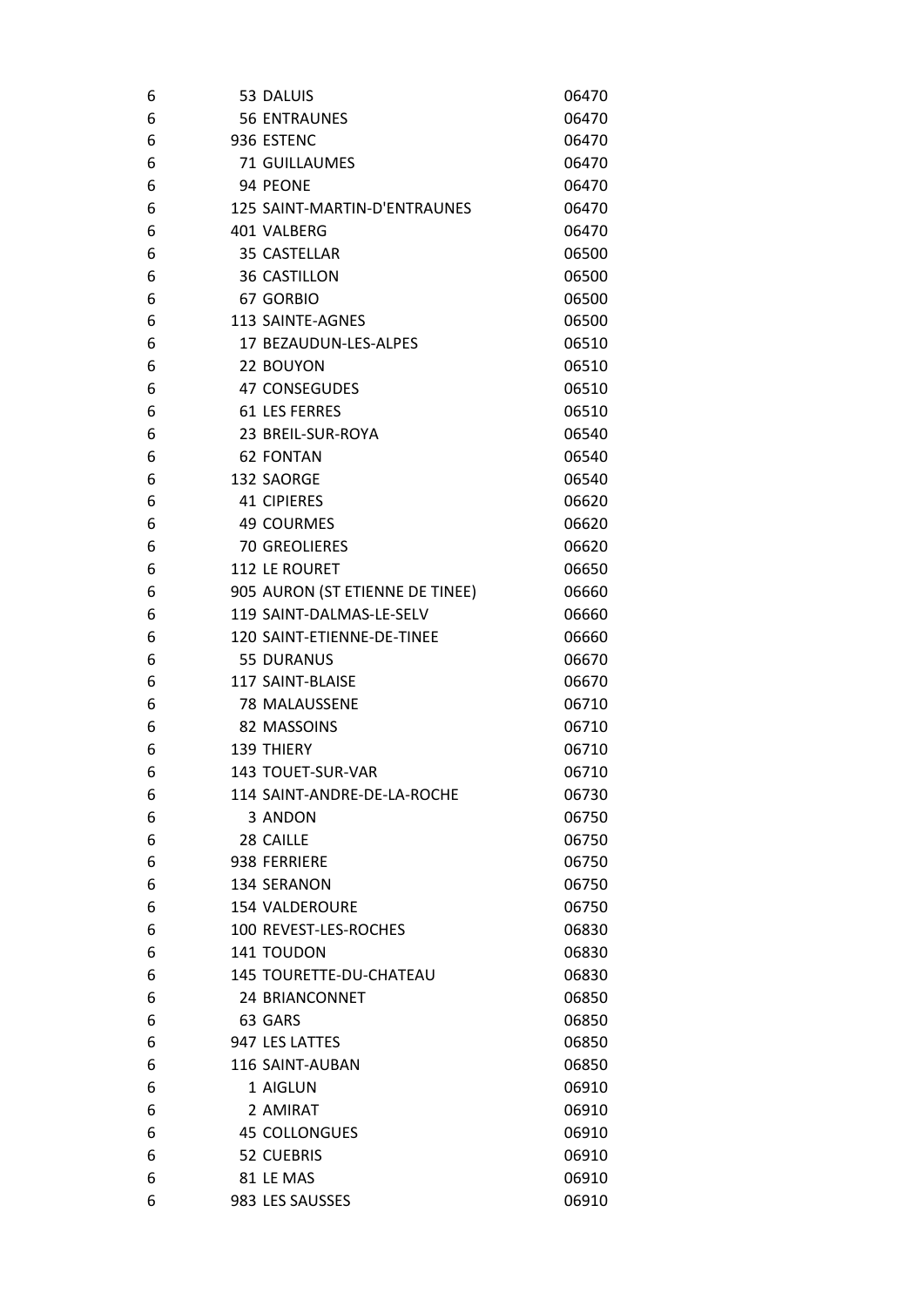| 6              | 97 PIERREFEU                       | 06910 |
|----------------|------------------------------------|-------|
| 6              | <b>106 ROQUESTERON</b>             | 06910 |
| 6              | 131 SALLAGRIFFON                   | 06910 |
| 6              | 135 SIGALE                         | 06910 |
| 7              | 98 GOURDON                         | 07000 |
| 7              | 144 LOUBARESSE                     | 07110 |
| 7              | 329 VALGORGE                       | 07110 |
| 7              | 323 TOULAUD                        | 07130 |
| 7              | <b>100 GRAVIERES</b>               | 07140 |
| 7              | 360 LAFIGERE                       | 07140 |
| $\overline{7}$ | 147 MALARCE-SUR-LA-THINE           | 07140 |
| $\overline{7}$ | <b>163 MONTSELGUES</b>             | 07140 |
| $\overline{7}$ | 246 SAINT-JEAN-DE-POUCHAres        | 07140 |
| 7              | 320 THINES (malarce sur la Thines) | 07140 |
| 7              | 215 SAINT-BARTHELEMY-LE-MEIL       | 07160 |
| 7              | 104 ISSAMOULENC                    | 07190 |
| $\overline{7}$ | 149 MARCOLS-LES-EAUX               | 07190 |
| 7              | 253 SAINT-JULIEN-DU-GUA            | 07190 |
| $\overline{7}$ | 230 SAINT-ETIENNE-DE-BOUlogne      | 07200 |
| 7              | 133 LARNAS                         | 07220 |
| 7              | 81 DOMPNAC                         | 07260 |
| 7              | 275 SAINT-MELANY                   | 07260 |
| 7              | 177 PLATS                          | 07300 |
| 7              | 37 BOREE                           | 07310 |
| 7              | 80 DEVESSET                        | 07320 |
| 7              | 151 MARS                           | 07320 |
| 7              | 315 LA SOUCHE                      | 07380 |
| 7              | <b>182 PRADES</b>                  | 07380 |
| 7              | 14 ARLEBOSC                        | 07410 |
| $\overline{7}$ | 35 BOFFRES                         | 07440 |
| 7              | <b>45 BURZET</b>                   | 07450 |
| 7              | <b>173 PEREYRES</b>                | 07450 |
| 7              | 203 SAGNES-ET-GOUDOULET            | 07450 |
| 7              | 71 COUCOURON                       | 07470 |
| 7              | 106 ISSARLES                       | 07470 |
| 7              | 121 LACHAPELLE-GRAILLOUSE          | 07470 |
| 7              | 75 CROS-DE-GEORAND                 | 07510 |
| 7              | 224 SAINT-CIRGUES-EN-MONTAGNE      | 07510 |
| 7              | 235 SAINTE-EULALIE                 | 07510 |
| 7              | 326 USCLADES-ET-RIEUTORD           | 07510 |
| 7              | 128 LALOUVESC                      | 07520 |
| 7              | 120 LACHAMP-RAPHAEL                | 07530 |
| 7              | 251 SAINT-JOSEPH-DES-BANCS         | 07530 |
| 7              | 161 MONTPEZAT-SOUS-BAUZON          | 07560 |
| 7              | 47 CELLIER-DU-LUC                  | 07590 |
| 7              | 135 LAVAL-D'AURELLE                | 07590 |
| 7              | 175 LE PLAGNAL                     | 07590 |
| 7              | 206 SAINT-ALBAN-EN-MONTAGNE        | 07590 |
| $\overline{7}$ | 232 SAINT-ETIENNE-DE-LUGdares      | 07590 |
| 7              | 262 SAINT-LAURENT-LES-Bains        | 07590 |
|                |                                    |       |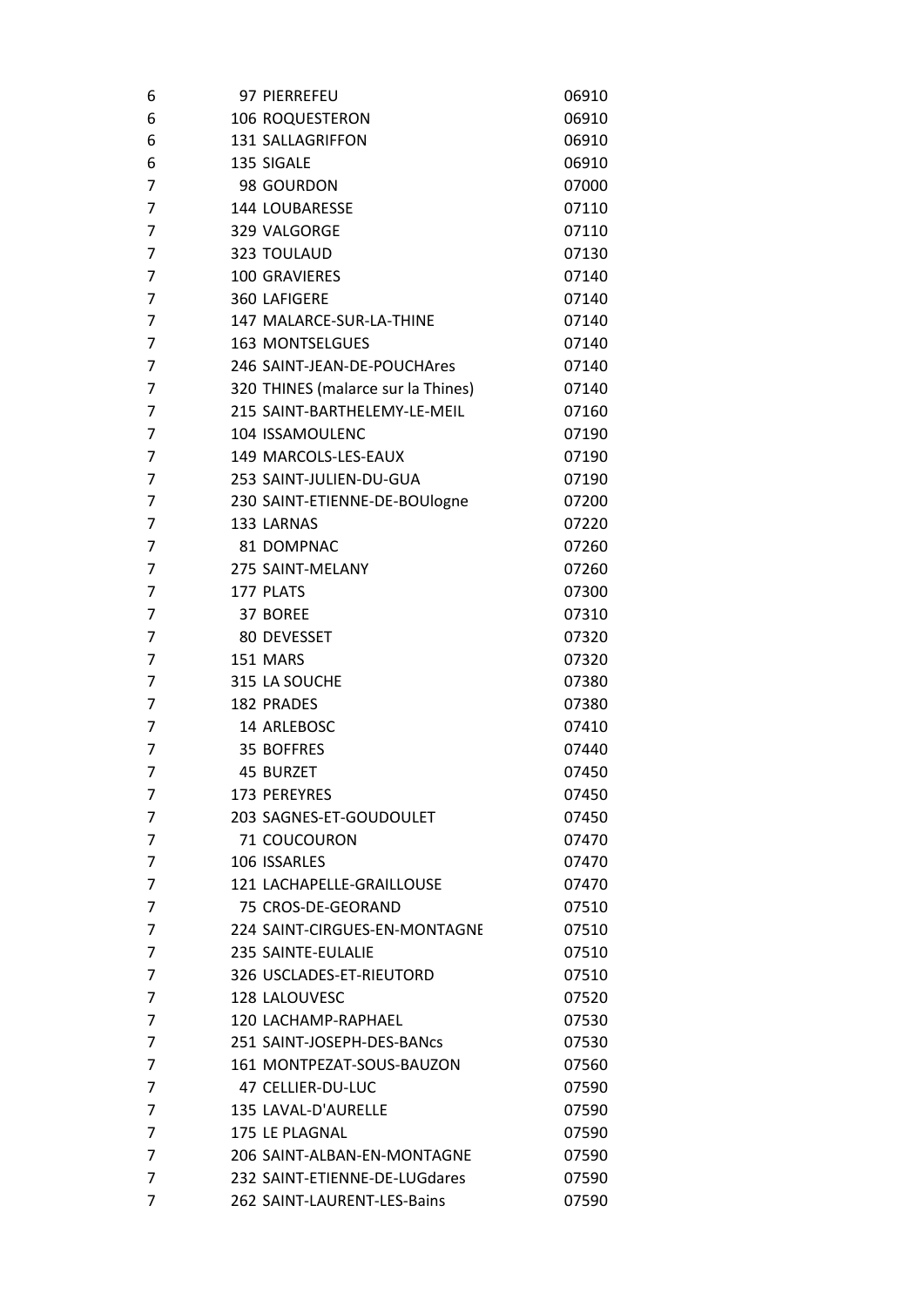| 7              |                | 26 LE BEAGE                 | 07630 |
|----------------|----------------|-----------------------------|-------|
| $\overline{7}$ |                | <b>137 LAVILLATTE</b>       | 07660 |
| 7              |                | 142 LESPERON                | 07660 |
| 9              |                | 13 ARABAUX                  | 09000 |
| 9              |                | <b>66 BRASSAC</b>           | 09000 |
| 9              |                | <b>68 BURRET</b>            | 09000 |
| 9              |                | 99 COS                      | 09000 |
| 9              |                | 63 LE BOSC                  | 09000 |
| 9              |                | 293 SERRES-SUR-ARGET        | 09000 |
| 9              |                | 337 VILLENEUVE DU BOSC      | 09000 |
| 9              |                | 60 BONNAC                   | 09100 |
| 9              |                | 319 UNZENT                  | 09100 |
| 9              |                | 23 ASCOU                    | 09110 |
| 9              |                | 32 AX-LES-THERMES           | 09110 |
| 9              |                | 140 IGNAUX                  | 09110 |
| 9              |                | 189 MERENS-LES-VALS         | 09110 |
| 9              |                | <b>197 MONTAILLOU</b>       | 09110 |
| 9              |                | 218 ORGEIX                  | 09110 |
| 9              |                | <b>220 ORLU</b>             | 09110 |
| 9              |                | 232 PRADES                  | 09110 |
| 9              |                | 298 SORGEAT                 | 09110 |
| 9              |                | 311 TIGNAC                  | 09110 |
| 9              |                | 325 VAYCHIS                 | 09110 |
| 9              |                | 29 AULUS-LES-BAINS          | 09140 |
| 9              |                | 100 COUFLENS                | 09140 |
| 9              |                | <b>113 ERCE</b>             | 09140 |
| 9              |                | <b>223 OUST</b>             | 09140 |
| 9              |                | 248 ROGALLE                 | 09140 |
| 9              |                | 353 SALAU                   | 09140 |
| 9              |                | <b>285 SEIX</b>             | 09140 |
| 9              |                | 291 SENTENAC-D'OUST         | 09140 |
| 9              |                | 299 SOUEIX                  | 09140 |
| 9              |                | 357 TREIN D'USTOU           | 09140 |
| 9              |                | 322 USTOU                   | 09140 |
| 9              |                | 54 BETCHAT                  | 09160 |
| 9              |                | 91 CAZAVET                  | 09160 |
| 9              |                | 148 LACAVE                  | 09160 |
| 9              |                | 183 MAUVEZIN-DE-PRAT        | 09160 |
| 9              |                | <b>208 MONTGAUCH</b>        | 09160 |
| 9              |                | <b>307 TAURIGNAN-CASTET</b> | 09160 |
| 9              |                | 8 ALOS                      | 09200 |
| 9              |                | 343 AUDINAC LES BAINS       | 09200 |
| 9              | <b>114 ERP</b> |                             | 09200 |
| 9              |                | <b>149 LACOURT</b>          | 09200 |
| 9              |                | 204 MONTESQUIEU-AVANTES     | 09200 |
| 9              |                | 209 MONTJOIE-EN-COUSERAN    | 09200 |
| 9              |                | 214 MOULIS                  | 09200 |
| 9              |                | <b>247 RIVERENERT</b>       | 09200 |
| 9              |                | 277 SAINT-YBARS             | 09210 |
| 9              |                | 30 AUZAT                    | 09220 |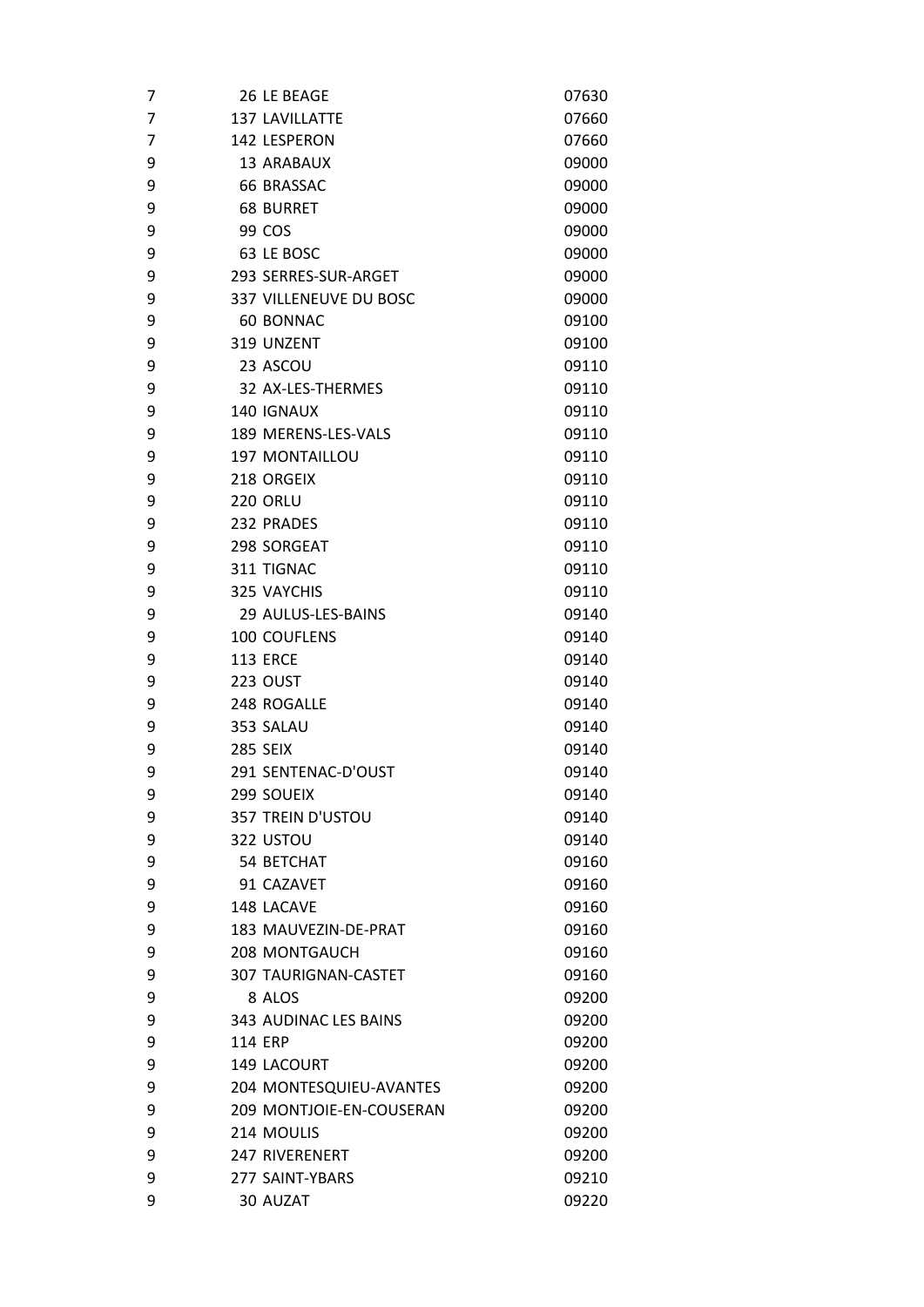| 9  | 134 GESTIES                     | 09220 |
|----|---------------------------------|-------|
| 9  | <b>135 GOULIER</b>              | 09220 |
| 9  | 143 ILLIER-ET-LARAMADE          | 09220 |
| 9  | <b>162 LERCOUL</b>              | 09220 |
| 9  | 222 ORUS                        | 09220 |
| 9  | 286 SEM                         | 09220 |
| 9  | 295 SIGUER                      | 09220 |
| 9  | 302 SUC-ET-SENTENAC             | 09220 |
| 9  | 334 VICDESSOS                   | 09220 |
| 9  | 33 BAGERT                       | 09230 |
| 9  | 94 CERIZOLS                     | 09230 |
| 9  | 98 CONTRAZY                     | 09230 |
| 9  | 120 FABAS                       | 09230 |
| 9  | 158 LASSERRE                    | 09230 |
| 9  | 184 MAUVEZIN-DE-SAINTE-CROIX    | 09230 |
| 9  | 190 MERIGON                     | 09230 |
| 9  | <b>198 MONTARDIT</b>            | 09230 |
| 9  | <b>313 TOURTOUSE</b>            | 09230 |
| 9  | 7 ALLIERES                      | 09240 |
| 9  | 9 ALZEN                         | 09240 |
| 9  | <b>154 LARBONT</b>              | 09240 |
| 9  | 196 MONTAGAGNE                  | 09240 |
| 9  | 292 SENTENAC-DE-SEROU           | 09240 |
| 9  | 12 APPY                         | 09250 |
| 9  | 31 AXIAT                        | 09250 |
| 9  | 53 BESTIAC                      | 09250 |
| 9  | 87 CAUSSOU                      | 09250 |
| 9  | <b>88 CAYCHAX</b>               | 09250 |
| 9  | 171 LORDAT                      | 09250 |
| 9  | <b>287 SENCONAC</b>             | 09250 |
| 9  | <b>318 UNAC</b>                 | 09250 |
| 9  | 330 VERNAUX                     | 09250 |
| 65 | 307 MAZERES-DE-NESTE            | 09270 |
| 9  | 73 CAMARADE                     | 09290 |
| 9  | <b>206 MONTFERRIER</b>          | 09300 |
| 9  | 211 MONTSEGUR                   | 09300 |
| 9  | 155 LARCAT                      | 09310 |
| 9  | 156 LARNAT                      | 09310 |
| 9  | <b>70 LES CABANNES</b>          | 09310 |
| 9  | <b>226 PECH</b>                 | 09310 |
| 9  | 320 URS                         | 09310 |
| 9  | 5 ALEU                          | 09320 |
| 9  | 57 BIERT                        | 09320 |
| 9  | <b>65 BOUSSENAC</b>             | 09320 |
| 9  | 231 LE PORT                     | 09320 |
| 9  | 182 MASSAT                      | 09320 |
| 9  | 301 SOULAN                      | 09320 |
| 9  | 205 MONTFA                      | 09350 |
| 9  | 139 L'HOSPITALET-PRES-L'ANDORRE | 09390 |
| 9  | <b>6 ALLIAT</b>                 | 09400 |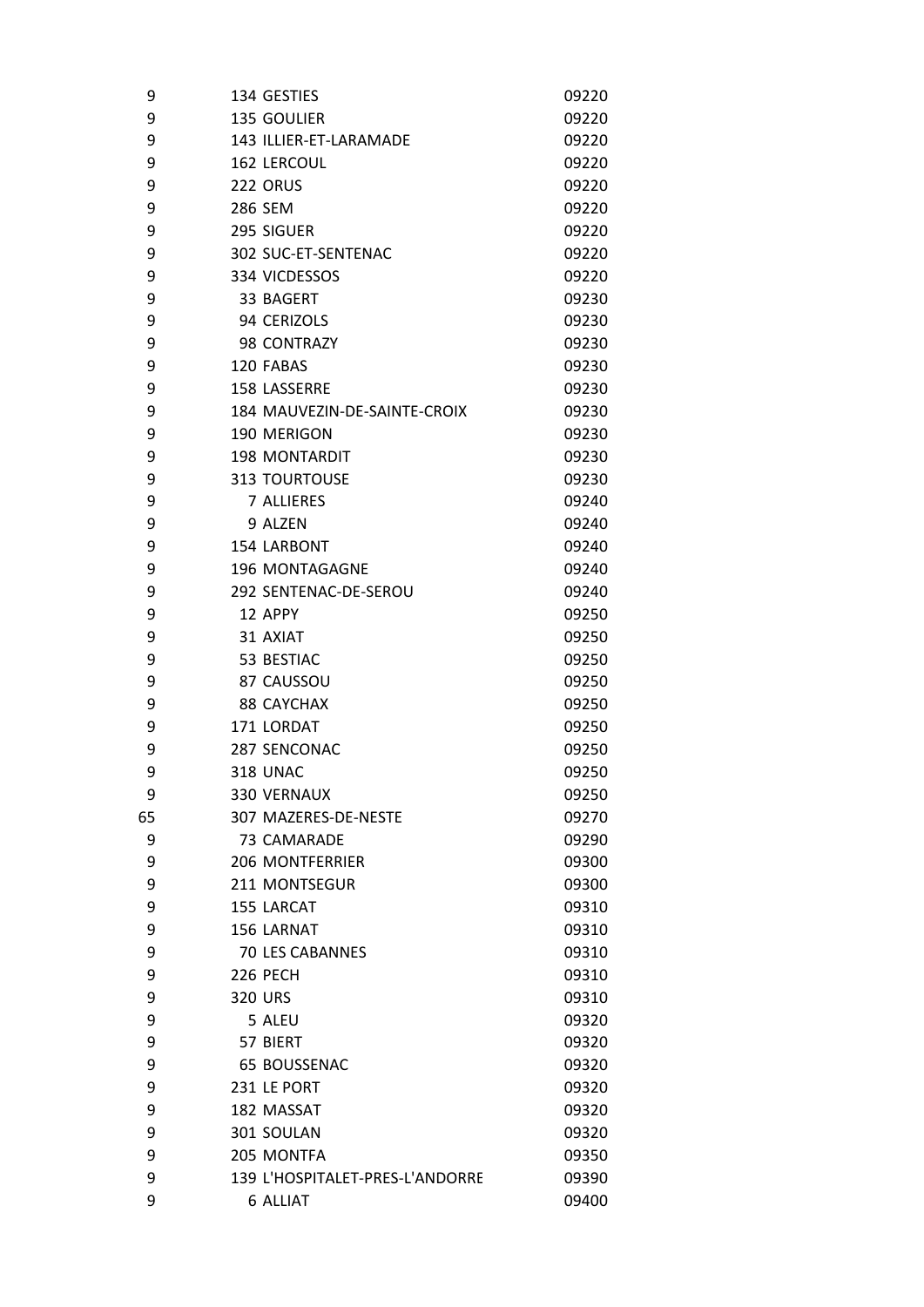|    | 9   | 36 BANAT                        | 09400 |
|----|-----|---------------------------------|-------|
|    | 9   | 92 CAZENAVE-SERRES-ET-ALLENS    | 09400 |
|    | 9   | 133 GENAT                       | 09400 |
|    | 9   | 136 GOURBIT                     | 09400 |
|    | 9   | 152 LAPEGE                      | 09400 |
|    | 9   | 192 MIGLOS                      | 09400 |
|    | 9   | 351 PRAT COMMUNAL               | 09400 |
|    | 9   | 280 SAURAT                      | 09400 |
|    | 9   | 306 TARASCON-SUR-ARIEGE         | 09400 |
|    | 9   | <b>20 ARTIGUES</b>              | 09460 |
|    | 9   | <b>78 CARCANIERES</b>           | 09460 |
|    | 9   | <b>230 LE PLA</b>               | 09460 |
|    | 9   | 237 LE PUCH                     | 09460 |
|    | 9   | 193 MIJANES                     | 09460 |
|    | 9   | 239 QUERIGUT                    | 09460 |
|    | 9   | 252 ROUZE                       | 09460 |
|    | 9   | 314 TOURTROL                    | 09500 |
|    | 9   | 200 MONTBEL                     | 09600 |
|    | 9   | 11 ANTRAS                       | 09800 |
|    | 9   | 14 ARGEIN                       | 09800 |
|    | 9   | 17 ARRIEN-EN-BETHMALE           | 09800 |
|    | 9   | <b>18 ARROUT</b>                | 09800 |
|    | 9   | 25 AUCAZEIN                     | 09800 |
|    | 9   | 26 AUDRESSEIN                   | 09800 |
|    | 9   | 27 AUGIREIN                     | 09800 |
|    | 9   | 34 BALACET                      | 09800 |
|    | 9   | 344 BALAGUE                     | 09800 |
|    | 9   | <b>35 BALAGUERES</b>            | 09800 |
|    | 9   | 55 BETHMALE                     | 09800 |
|    | 9   | 59 BONAC-IRAZEIN                | 09800 |
|    | 9   | 69 BUZAN                        | 09800 |
|    | 9   | 85 CASTILLON-EN-COUSERANS       | 09800 |
|    | 9   | 95 CESCAU                       | 09800 |
|    | 9   | 129 GALEY                       | 09800 |
|    | 9   | 141 ILLARTEIN                   | 09800 |
|    | 9   | 62 LES BORDES-SUR-LEZ           | 09800 |
|    |     |                                 |       |
|    | 9   | 219 ORGIBET                     | 09800 |
|    | 9   | 263 SAINT-JEAN-DU-CASTILIonnais | 09800 |
|    | 9   | 267 SAINT-LARY                  | 09800 |
|    | 9   | 290 SENTEIN                     | 09800 |
|    | 9   | 297 SOR                         | 09800 |
|    | 9   | 317 UCHENTEIN                   | 09800 |
|    | 17  | <b>999 LOIX</b>                 | 17111 |
|    | 17  | 4 ILE-D'AIX                     | 17123 |
| 17 | 910 | <b>BOYARDVILLE</b>              | 17190 |
| 17 | 928 | <b>DOMINO</b>                   | 17190 |
|    | 17  | 337 SAINT-GEORGES-D'OLERON      | 17190 |
| 17 | 950 | SAUZELLE                        | 17190 |
|    | 17  | 922 LA COTINIERE                | 17310 |
|    | 17  | 385 SAINT-PIERRE-D'OLERON       | 17310 |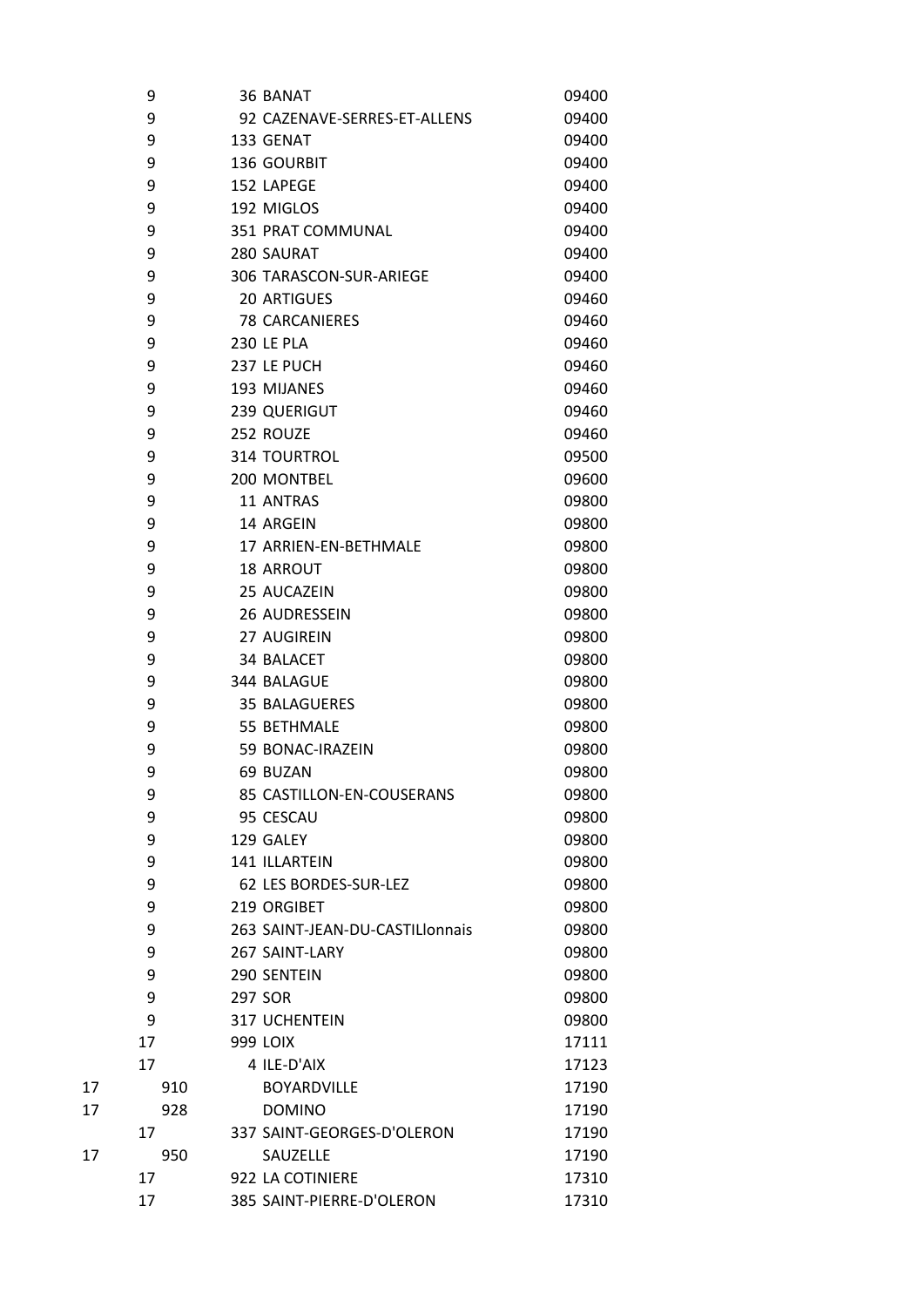|    | 17     | 993 LA FLOTTE                  | 17360 |
|----|--------|--------------------------------|-------|
|    | 17     | 485 LE GRAND-VILLAGE-PLAGE     | 17370 |
|    | 17     | 411 SAINT-TROJAN-LES-BAINS     | 17370 |
|    | 17     | 369 SAINT-MARTIN-DE-RE         | 17410 |
| 17 | 939    | LA GACONNIERE                  | 17480 |
|    | 17     | 93 LE CHATEAU-D'OLERON         | 17480 |
| 17 | 939    | <b>ORS</b>                     | 17480 |
|    | 17     | 140 DOLUS-D'OLERON             | 17550 |
|    | 17     | 995 LE BOIS-PLAGE-EN-RE        | 17580 |
|    | 17     | 994 ARS-EN-RE                  | 17590 |
|    | 17     | 998 SAINT-CLEMENT-DES-BALEINES | 17590 |
|    | 17     | 323 SAINT-DENIS-D'OLERON       | 17650 |
|    | 17     | 992 LA COUARDE-SUR-MER         | 17670 |
|    | 17     | 991 SAINTE-MARIE-DE-RE         | 17740 |
|    | 17     | 486 LA BREE-LES-BAINS          | 17840 |
|    | 17     | <b>1 LFS PORTFS-FN-RF</b>      | 17880 |
|    | 17     | 297 RIVEDOUX-PLAGE             | 17940 |
|    | 22     | 16 ILE-DE-BREHAT               | 22870 |
|    | 26     | 69 CHAMALOC                    | 26150 |
|    | 26     | <b>63 BUIS-LES-BARONNIES</b>   | 26170 |
|    | 26     | <b>127 EYGALIERS</b>           | 26170 |
|    | 26     | 279 LA ROCHETTE-DU-BUIS        | 26170 |
|    | 26     | 189 MONTAUBAN-SUR-L'OUVEZE     | 26170 |
|    | 26     | <b>201 MONTGUERS</b>           | 26170 |
|    | 26     | 292 SAINT-AUBAN-SUR-L'Ouveze   | 26170 |
|    | 26     | 237 LE PILHON                  | 26310 |
|    | 26     | 361 VALDROME                   | 26310 |
|    | 26     | 35 BEAUFORT-SUR-GERVANNE       | 26400 |
|    | 26     | 141 GIGORS-ET-LOZERON          | 26400 |
|    | 26     | 53 BONNEVAL EN DIOIS           | 26410 |
|    | 26     | 55 BOULC                       | 26410 |
|    | 26     | 142 GLANDAGE                   | 26410 |
|    | 26     | <b>260 RAVEL ET FERRIERS</b>   | 26410 |
|    | 26     | 904 BARRAQUES                  | 26420 |
|    | 26     | 914 COL DU ROUSSET             | 26420 |
|    | 26     | 74 LA CHAPELLE-EN-VERCORS      | 26420 |
|    | 26     | 930 ROUSSET-EN-VERCORS         | 26420 |
|    | 26     | 290 SAINT-AGNAN-EN-VERCORS     | 26420 |
|    | 26     | 309 SAINT-JULIEN-EN-VERCors    | 26420 |
|    | 26     | 315 SAINT-MARTIN-EN-VERCos     | 26420 |
|    | 26     | 364 VASSIEUX-EN-VERCORS        | 26420 |
|    | 26     | <b>181 MEVOUILLON</b>          | 26560 |
|    | 26     | 340 SEDERON                    | 26560 |
|    | 26     | 193 MONTBRUN-LES-BAINS         | 26570 |
|    | 26     | <b>263 REILHANETTE</b>         | 26570 |
|    | 26     | 168 LUS-LA-CROIX-HAUTE         | 26620 |
|    | 29 00D | OUESSANT                       | 29242 |
|    | 30     | 190 NOTRE-DAME-DE-LA-ROUviere  | 30570 |
|    | 30     | 229 SAINT-ANDRE-DE-MAJENcouLES | 30570 |
|    | 30     | 339 VALLERAUGUE                | 30570 |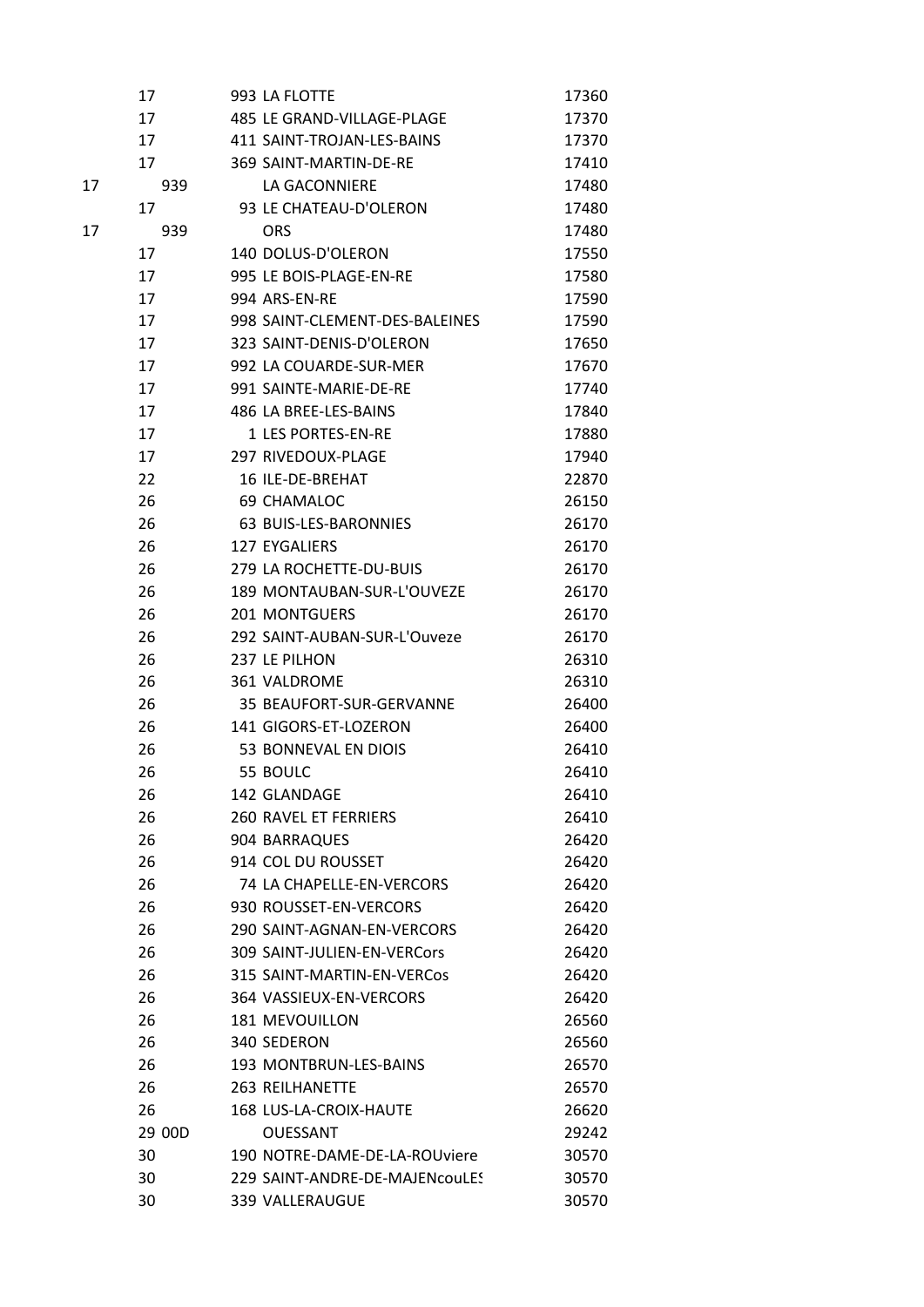| 30 |                | 74 CAUSSE-BEGON                  | 30750 |
|----|----------------|----------------------------------|-------|
| 30 |                | 139 LANUEJOLS                    | 30750 |
| 30 |                | 9 ALZON                          | 30770 |
| 30 |                | 17 ARRIGAS                       | 30770 |
| 30 |                | 64 CAMPESTRE-ET-LUC              | 30770 |
| 30 |                | 231 SAINT-ANDRE-DE-VALBOrgne     | 30940 |
| 31 |                | <b>19 ARTIGUE</b>                | 31110 |
| 31 |                | 42 BAGNERES-DE-LUCHON            | 31110 |
| 31 |                | 81 BOURG-D'OUEIL                 | 31110 |
| 31 |                | 213 GARIN                        | 31110 |
| 31 |                | 222 GOUAUX-DE-LUCHON             | 31110 |
| 31 |                | 244 JUZET-DE-LUCHON              | 31110 |
| 31 |                | 641 LUCHON (bagneres de luchon)  | 31110 |
| 31 |                | 394 MOUSTAJON                    | 31110 |
| 31 | 404 00         |                                  | 31110 |
| 31 |                | 470 SAINT-AVENTIN                | 31110 |
| 31 |                | 508 SAINT-PAUL-D'OUEIL           | 31110 |
| 31 |                | <b>682 SUPER BAGNERES LUCHON</b> | 31110 |
| 31 |                | 14 ARGUENOS                      | 31160 |
| 31 |                | 85 BOUTX                         | 31160 |
| 31 |                | 131 CAZAUNOUS                    | 31160 |
| 31 |                | <b>154 COULEDOUX</b>             | 31160 |
| 31 |                | 236 HERRAN                       | 31160 |
| 31 |                | 245 JUZET-D'IZAUT                | 31160 |
| 31 |                | 431 PORTET-D'ASPET               | 31160 |
| 31 |                | 544 SENGOUAGNET                  | 31160 |
| 31 |                | 318 MARIGNAC-LASPEYRES           | 31220 |
| 31 |                | 316 MARIGNAC                     | 31400 |
| 31 |                | <b>16 ARGUT DESSUS</b>           | 31440 |
| 31 |                | 17 ARLOS                         | 31440 |
| 31 | <b>177 EUP</b> |                                  | 31440 |
| 31 | 190 FOS        |                                  | 31440 |
| 31 |                | 235 GURAN                        | 31440 |
| 31 |                | 337 MELLES                       | 31440 |
| 31 |                | 217 GENOS                        | 31510 |
| 34 |                | 189 OLONZAC                      | 34210 |
| 34 |                | <b>86 COURNIOU</b>               | 34220 |
| 34 |                | 284 SAINT-PONS-DE-THOMIERES      | 34220 |
| 34 |                | 19 AVENE                         | 34260 |
| 34 |                | 38 LE BOUSQUET-D'ORB             | 34260 |
| 34 |                | 293 LA SALVETAT-SUR-AGOUT        |       |
|    |                |                                  | 34330 |
| 34 |                | <b>187 OLARGUES</b>              | 34390 |
| 34 |                | 142 LODEVE<br>225 MEAUDRE        | 34700 |
| 38 |                |                                  | 38112 |
| 38 |                | 5 ALLEMOND                       | 38114 |
| 38 | 289 OZ         |                                  | 38114 |
| 38 |                | 527 VAUJANY                      | 38114 |
| 38 |                | 550 VILLARD-RECULAS              | 38114 |
| 38 |                | 304 PIERRE-CHATEL                | 38119 |
| 38 |                | <b>462 SAINT-THEOFFREY</b>       | 38119 |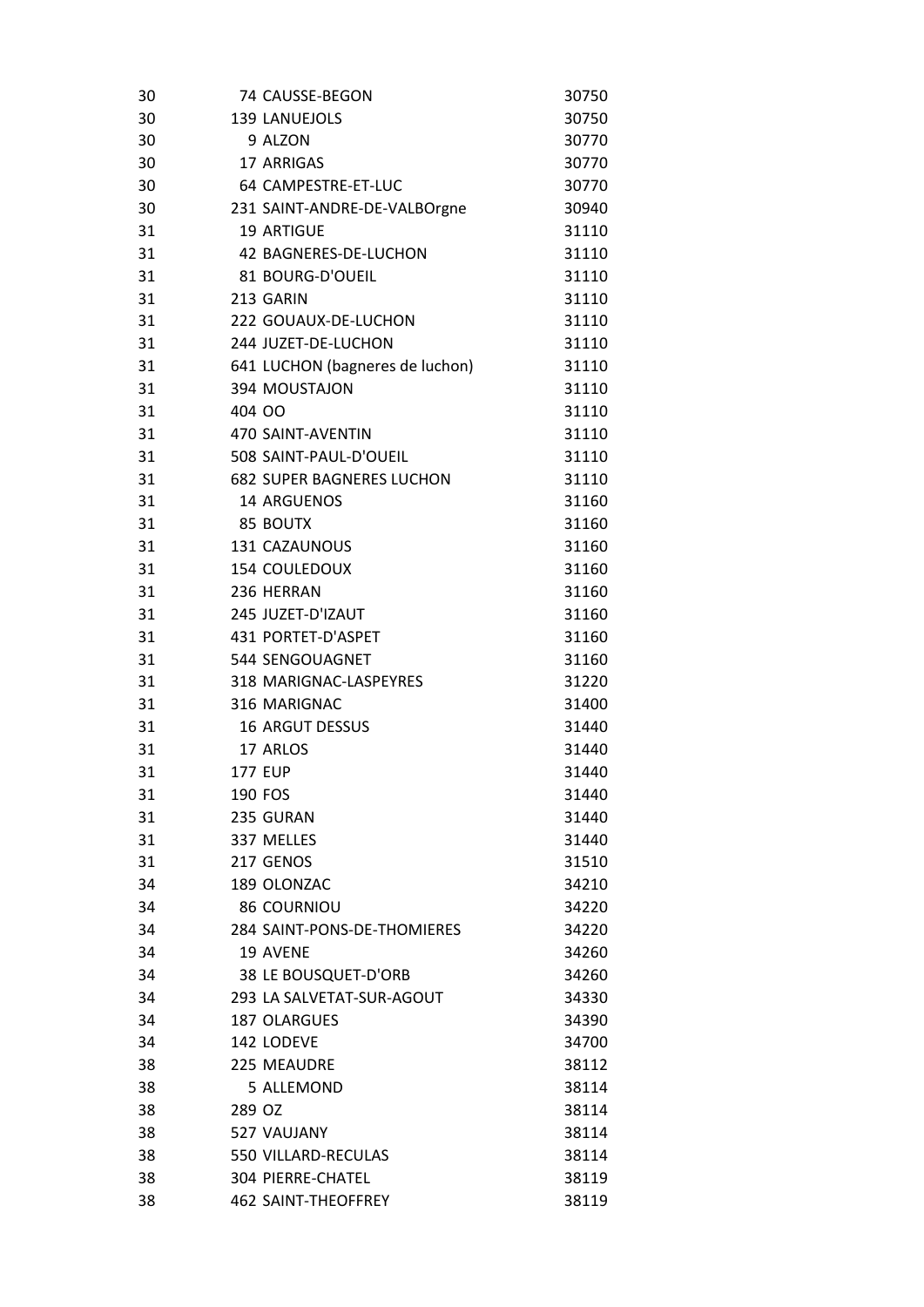| 38 | 552 VILLARD-SAINT-CHRISTOPHE   | 38119 |
|----|--------------------------------|-------|
| 38 | 20 AURIS                       | 38142 |
| 38 | 40 BESSE en oisans (BESSE)     | 38142 |
| 38 | 112 CLAVANS-EN-HAUT-OISANS     | 38142 |
| 38 | 173 LE FRENEY-D'OISANS         | 38142 |
| 38 | 237 MIZOEN                     | 38142 |
| 38 | 280 NOTRE DAME DE VAULX        | 38144 |
| 38 | 925 PRAPOUTEL                  | 38190 |
| 38 | 203 LAFFREY                    | 38220 |
| 38 | 445 SAINT-PIERRE-DE-MESAge     | 38220 |
| 38 | 129 CORRENCON-EN-VERCORS       | 38250 |
| 38 | 205 LANS-EN-VERCORS            | 38250 |
| 38 | 548 VILLARD-DE-LANS            | 38250 |
| 38 | 312 POMMIERS-LA-PLACETTE       | 38340 |
| 38 | 116 COGNET                     | 38350 |
| 38 | 264 LA MORTE                   | 38350 |
| 38 | 269 LA MURE                    | 38350 |
| 38 | 470 LA SALLE-EN-BEAUMONT       | 38350 |
| 38 | 521 LA VALETTE                 | 38350 |
| 38 | <b>207 LAVALDENS</b>           | 38350 |
| 38 | 217 MARCIEU                    | 38350 |
| 38 | 224 MAYRES-SAVEL               | 38350 |
| 38 | 273 NANTES-EN-RATIER           | 38350 |
| 38 | 313 PONSONNAS                  | 38350 |
| 38 | <b>326 PRUNIERES</b>           | 38350 |
| 38 | 361 SAINT-AREY                 | 38350 |
| 38 | 396 SAINT-HONORE               | 38350 |
| 38 | 413 SAINT-LAURENT-EN-BEAumont  | 38350 |
| 38 | 428 SAINT-MICHEL-EN-BEAUmont   | 38350 |
| 38 | 444 SAINT-PIERRE-DE-MEAR0z     | 38350 |
| 38 | 489 SIEVOZ                     | 38350 |
| 38 | <b>497 SOUSVILLE</b>           | 38350 |
| 38 | 236 MIRIBEL-LES-ECHELLES       | 38380 |
| 38 | 442 SAINT-PIERRE-DE-CHARtreuse | 38380 |
| 38 | 931 CHAMROUSSE                 | 38410 |
| 38 | 235 MIRIBEL-LANCHATRE          | 38450 |
| 38 | 216 MALLFVAL                   | 38470 |
| 38 | 177 LA GARDE                   | 38520 |
| 38 | 52 LE BOURG-D'OISANS           | 38520 |
| 38 | 285 ORNON                      | 38520 |
| 38 | 286 OULLES                     | 38520 |
| 38 | 375 ST CHRISTOPHE EN OISANS    | 38520 |
| 38 | 534 VENOSC                     | 38520 |
| 38 | 549 VILLARD-NOTRE-DAME         | 38520 |
| 38 | 551 VILLARD-REYMOND            | 38520 |
| 38 | <b>6 ALLEVARD</b>              | 38580 |
| 38 | 90 CHATEAU-BERNARD             | 38650 |
| 38 | 186 GRESSE-EN-VERCORS          | 38650 |
| 38 | 355 SAINT-ANDEOL               | 38650 |
| 38 | 391 SAINT-GUILLAUME            | 38650 |
|    |                                |       |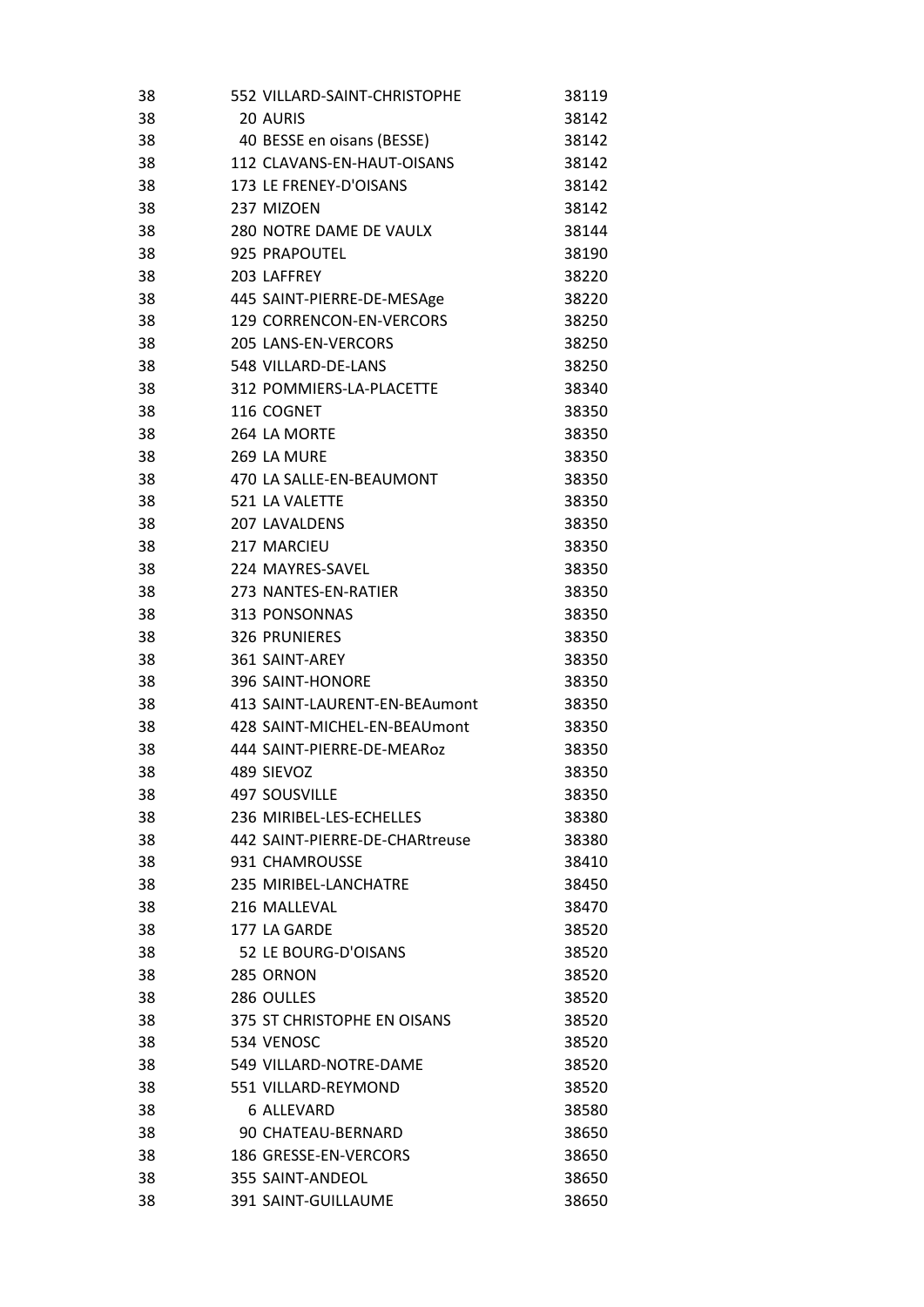| 38 | 429 SAINT-MICHEL-LES-PORtes     | 38650 |
|----|---------------------------------|-------|
| 38 | 395 SAINT-HILAIRE               | 38660 |
| 38 | 92 CHATELUS                     | 38680 |
| 38 | <b>108 CHORANCHE</b>            | 38680 |
| 38 | 322 PRESLES                     | 38680 |
| 38 | 333 RENCUREL                    | 38680 |
| 38 | 471 LE SAPPEY-EN-CHARTREuse     | 38700 |
| 38 | 472 SARCENAS                    | 38700 |
| 38 | 125 CORDEAC                     | 38710 |
| 38 | <b>127 CORNILLON-EN-TRIEVES</b> | 38710 |
| 38 | 208 LAVARS                      | 38710 |
| 38 | 226 MENS                        | 38710 |
| 38 | 321 PREBOIS                     | 38710 |
| 38 | 385 SAINT GENIS                 | 38710 |
| 38 | 366 SAINT-BAUDILLE-ET-Pipet     | 38710 |
| 38 | 403 SAINT-JEAN-D'HERANS         | 38710 |
| 38 | 456 SAINT-SEBASTIEN             | 38710 |
| 38 | 514 TREMINIS                    | 38710 |
| 38 | 73 CHANTELOUVE                  | 38740 |
| 38 | <b>154 ENTRAIGUES</b>           | 38740 |
| 38 | 302 LE PERIER                   | 38740 |
| 38 | 518 VALBONNAIS                  | 38740 |
| 38 | 522 VALJOUFFREY                 | 38740 |
| 38 | 928 ALPE D'HUEZ                 | 38750 |
| 38 | <b>191 HUEZ</b>                 | 38750 |
| 38 | 439 SAINT-PIERRE-D'ALLEVard     | 38830 |
| 38 | 942 LES DEUX ALPES              | 38860 |
| 38 | 253 MONT-DE-LANS                | 38860 |
| 38 | 21 AUTRANS                      | 38880 |
| 38 | 103 CHICHILIANNE                | 38930 |
| 38 | 113 CLELLES                     | 38930 |
| 38 | 204 LALLEY                      | 38930 |
| 38 | 243 LE MONESTIER-DU-PERCY       | 38930 |
| 38 | 301 PERCY                       | 38930 |
| 38 | 419 SAINT-MARTIN-DE-CLELLES     | 38930 |
| 38 | 424 SAINT-MAURICE-EN-TRIeve     | 38930 |
| 38 | 128 CORPS                       | 38970 |
| 39 | 118 CHATEL-DE-JOUX              | 39130 |
| 39 | 216 ETIVAL                      | 39130 |
| 39 | <b>115 CHATEAU-DES-PRES</b>     | 39150 |
| 39 | 130 CHAUX-DES-PRES              | 39150 |
| 39 | 232 FORT-DU-PLASNE              | 39150 |
| 39 | <b>258 GRANDE-RIVIERE</b>       | 39150 |
| 39 | 271 LAC-DES-ROUGES-TRUITES      | 39150 |
| 39 | 417 LES PIARDS                  | 39150 |
| 39 | 442 PRENOVEL                    | 39150 |
| 39 | 459 RIVIERE DEVANT              | 39150 |
| 39 | <b>186 CUTTURA</b>              | 39170 |
| 39 | <b>453 RAVILLOLES</b>           | 39170 |
| 39 | <b>460 LA RIXOUSE</b>           | 39200 |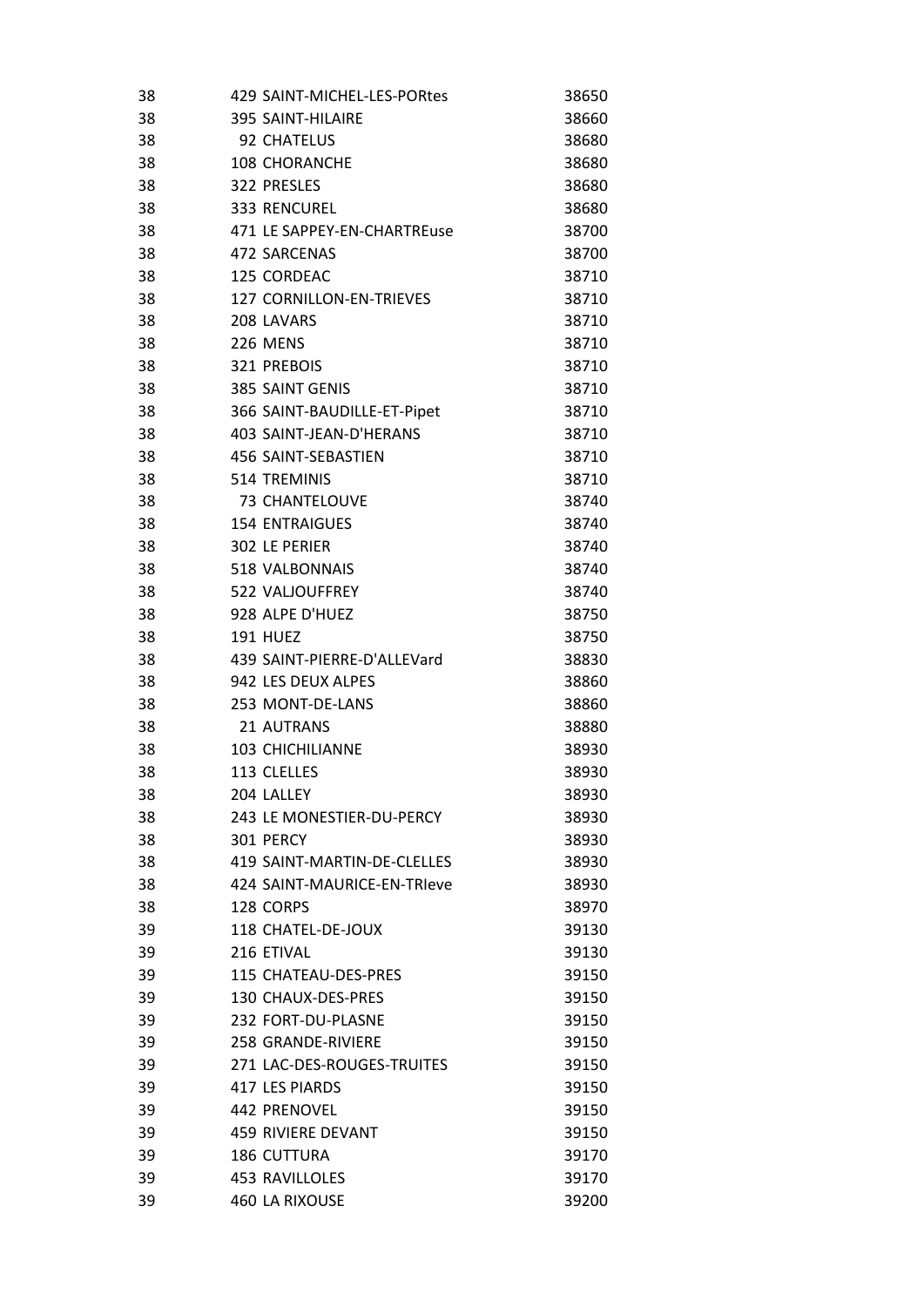|    | 39             | 59 BOIS-D'AMONT             | 39220 |
|----|----------------|-----------------------------|-------|
|    | 39             | 470 LES ROUSSES             | 39220 |
|    | 39             | 441 PREMANON                | 39220 |
|    | 39             | 184 LES CROZETS             | 39260 |
|    | 39             | 351 MONTCUSEL               | 39260 |
|    | 39             | 46 BELLECOMBE               | 39310 |
|    | 39             | 274 LAJOUX                  | 39310 |
|    | 39             | 275 LAMOURA                 | 39310 |
|    | 39             | 341 LES MOLUNES             | 39310 |
|    | 39             | 373 LES MOUSSIERES          | 39310 |
|    | 39             | 413 LA PESSE                | 39370 |
|    | 39             | <b>68 LES BOUCHOUX</b>      | 39370 |
|    | 39             | <b>47 BELLEFONTAINE</b>     | 39400 |
|    | 39             | 371 LA MOUILLE              | 39400 |
|    | 39             | 294 LEZAT                   | 39400 |
|    | 39             | <b>297 LONGCHAUMOIS</b>     | 39400 |
|    | 39             | 228 FONCINE-LE-HAUT         | 39460 |
|    | 39             | <b>227 FONCINE-LE-BAS</b>   | 39520 |
|    | 42             | 167 PAVEZIN                 | 42410 |
|    | 42             | <b>85 DOIZIEUX</b>          | 42740 |
|    | 42             | 39 CHALMAZEL                | 42920 |
|    | 42             | 298 SAUVAIN                 | 42990 |
|    | 43             | 151 PINOLS                  | 43300 |
|    | 43             | 92 FAY-SUR-LIGNON           | 43430 |
|    | 43             | 42 CAYRES                   | 43510 |
|    | $\overline{7}$ | <b>136 LAVEYRUNE</b>        | 48250 |
|    | 56             | 85 HOEDIC                   | 56170 |
|    | 56             | 9 BANGOR                    | 56360 |
|    | 56             | 999 LE PALAIS               | 56360 |
|    | 56             | 284 LOCMARIA                | 56360 |
|    | 56             | 241 SAUZON                  | 56360 |
|    | 56             | 69 GROIX                    | 56590 |
| 63 | 281            | <b>PIONSAT</b>              | 63330 |
|    | 63             | 38 BESSE/SUPER-BESSE        | 63610 |
|    | 63             | 481 BESSE-EN-CHANDESSE      | 63610 |
|    | 63             | 38 BESSE-ET-SAINT-ANAST     | 63610 |
|    | 63             | 233 MONTAIGUT               | 63700 |
|    | 63             | <b>48 BOURG-LASTIC</b>      | 63760 |
|    | 64             | 47 ARNEGUY                  | 64220 |
|    | 64             | 218 ESTERENCUBY             | 64220 |
|    | 64             | 485 SAINT-JEAN-PIED-DE-Port | 64220 |
|    | 64             | 287 LAAS                    | 64390 |
|    | 64             | <b>16 ALDUDES</b>           | 64430 |
|    | 64             | 92 BANCA                    | 64430 |
|    | 64             | 543 UREPEL                  | 64430 |
|    | 64             | 110 BEOST                   | 64440 |
|    | 64             | 578 GOURETTE                | 64440 |
|    | 64             | 320 LARUNS                  | 64440 |
|    | 64             | 17 ALOS-SIBAS-ABENSE        | 64470 |
|    | 64             | 6 ACCOUS                    | 64490 |
|    |                |                             |       |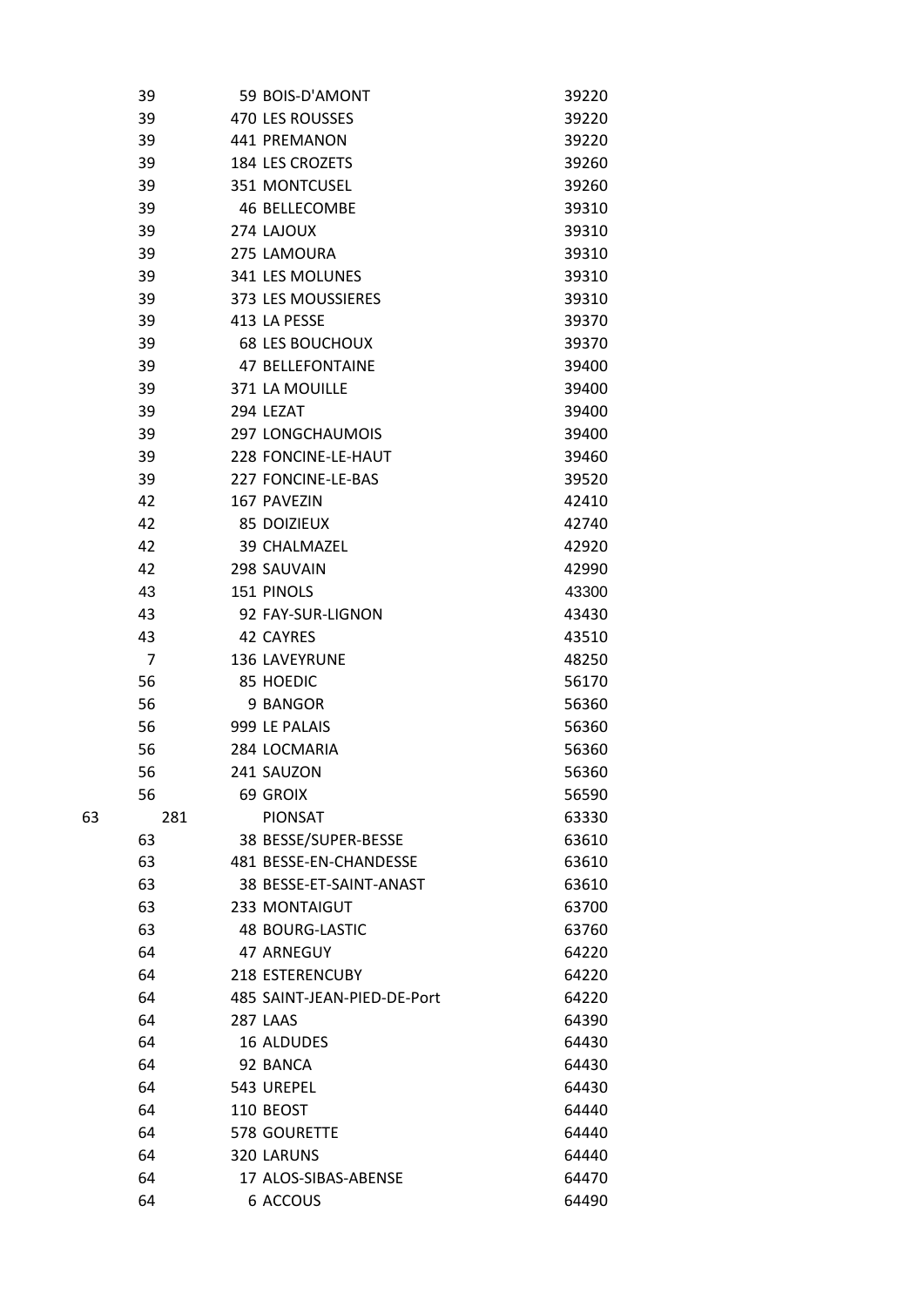| 64 | 85 AYDIUS                | 64490 |
|----|--------------------------|-------|
| 64 | 185 CETTE-EYGUN          | 64490 |
| 64 | 223 ETSAUT               | 64490 |
| 64 | 330 LEES-ATHAS           | 64490 |
| 64 | 336 LESCUN               | 64490 |
| 64 | 433 OSSE-EN-ASPE         | 64490 |
| 64 | 542 URDOS                | 64490 |
| 64 | 316 LARRAU               | 64560 |
| 64 | 342 LICQ-ATHEREY         | 64560 |
| 64 | 40 ARETTE                | 64570 |
| 65 | <b>138 CAUTERETS</b>     | 65110 |
| 65 | 481 BAREGES              | 65120 |
| 65 | 89 BETPOUEY              | 65120 |
| 65 | 145 CHEZE                | 65120 |
| 65 | <b>168 ESQUIEZE-SERE</b> | 65120 |
| 65 | 173 ESTERRE              | 65120 |
| 65 | 188 GAVARNIE             | 65120 |
| 65 | 210 GRUST                | 65120 |
| 65 | 295 LUZ-SAINT-SAUVEUR    | 65120 |
| 65 | 399 SALIGOS              | 65120 |
| 65 | 411 SASSIS               | 65120 |
| 65 | 413 SAZOS                | 65120 |
| 65 | 424 SERS                 | 65120 |
| 65 | 463 VIELLA               | 65120 |
| 65 | 480 VIZOS                | 65120 |
| 65 | 93 BIZE                  | 65150 |
| 65 | 94 BIZOUS                | 65150 |
| 65 | 194 GENEREST             | 65150 |
| 65 | 217 HAUTAGET             | 65150 |
| 65 | 277 LOMBRES              | 65150 |
| 65 | <b>319 MONTEGUT</b>      | 65150 |
| 65 | 323 MONTSERIE            | 65150 |
| 65 | 329 NISTOS               | 65150 |
| 65 | 416 SEICH                | 65150 |
| 65 | 444 TIBIRAN-JAUNAC       | 65150 |
| 65 | 455 TUZAGUET             | 65150 |
| 65 | 17 ARAGNOUET             | 65170 |
| 65 | 58 AZET                  | 65170 |
| 65 | 75 BAZUS-AURE            | 65170 |
| 65 | 117 CADEILHAN-TRACHERE   | 65170 |
| 65 | 124 CAMPARAN             | 65170 |
| 65 | <b>157 ENS</b>           | 65170 |
| 65 | 172 ESTENSAN             | 65170 |
| 65 | 208 GRAILHEN             | 65170 |
| 65 | 211 GUCHAN               | 65170 |
| 65 | 388 SAINT-LARY-SOULAN    | 65170 |
| 65 | 450 TRAMEZAIGUES         | 65170 |
| 65 | 465 VIELLE-AURE          | 65170 |
| 65 | 471 VIGNEC               | 65170 |
| 65 | 192 GERDE                | 65200 |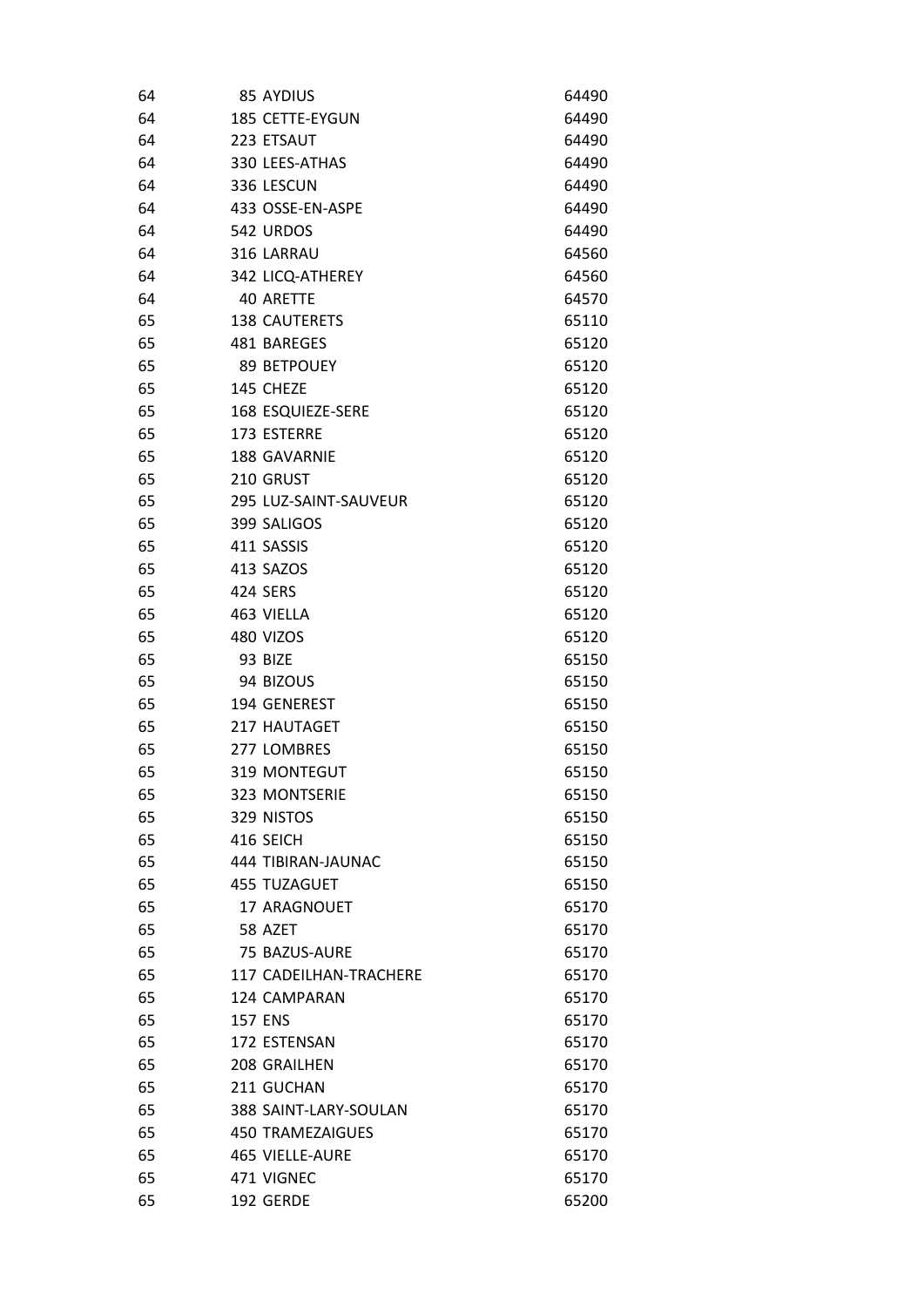| 65 | 3 ADERVIELLE-POUCHERGUES | 65240 |
|----|--------------------------|-------|
| 65 | 27 ARMENTEULE            | 65240 |
| 65 | 31 ARREAU                | 65240 |
| 65 | 39 ASPIN-AURE            | 65240 |
| 65 | 46 AULON                 | 65240 |
| 65 | 50 AVAJAN                | 65240 |
| 65 | <b>64 BAREILLES</b>      | 65240 |
| 65 | <b>66 BARRANCOUEU</b>    | 65240 |
| 65 | 116 CADEAC               | 65240 |
| 65 | 141 CAZAUX-FRECHET       | 65240 |
| 65 | 171 ESTARVIELLE          | 65240 |
| 65 | 234 JEZEAU               | 65240 |
| 65 | 255 LANCON               | 65240 |
| 65 | 317 MONT                 | 65240 |
| 65 | 354 PAILHAC              | 65240 |
| 65 | 466 VIELLE-LOURON        | 65240 |
| 65 | 322 MONTOUSSE            | 65250 |
| 65 | 12 ANLA                  | 65370 |
| 65 | 53 AVEUX                 | 65370 |
| 65 | 109 BRAMEVAQUE           | 65370 |
| 65 | 139 CAZARILH             | 65370 |
| 65 | 154 CRECHETS             | 65370 |
| 65 | 158 ESBAREICH            | 65370 |
| 65 | 175 FERRERE              | 65370 |
| 65 | 186 GAUDENT              | 65370 |
| 65 | 193 GEMBRIE              | 65370 |
| 65 | 230 IZAOURT              | 65370 |
| 65 | 305 MAULEON-BAROUSSE     | 65370 |
| 65 | 347 OURDE                | 65370 |
| 65 | 382 SACOUE               | 65370 |
| 65 | 391 SAINTE-MARIE         | 65370 |
| 65 | 398 SALECHAN             | 65370 |
| 65 | 402 SAMURAN              | 65370 |
| 65 | 407 SARP                 | 65370 |
| 65 | 427 SIRADAN              | 65370 |
| 65 | 441 THEBE                | 65370 |
| 65 | <b>453 TROUBAT</b>       | 65370 |
| 65 | 169 ESTAING              | 65400 |
| 65 | <b>6 ANCIZAN</b>         | 65440 |
| 65 | 205 GOUAUX               | 65440 |
| 65 | 209 GREZIAN              | 65440 |
| 65 | 212 GUCHEN               | 65440 |
| 65 | 195 GENOS                | 65510 |
| 65 | 199 GERM                 | 65510 |
| 65 | 282 LOUDENVIELLE         | 65510 |
| 65 | <b>283 LOUDERVIELLE</b>  | 65510 |
| 65 | 99 BORDERES-LOURON       | 65590 |
| 65 | 140 CAZAUX-DEBAT         | 65590 |
| 65 | 379 RIS                  | 65590 |
| 65 | 51 AVENTIGNAN            | 65660 |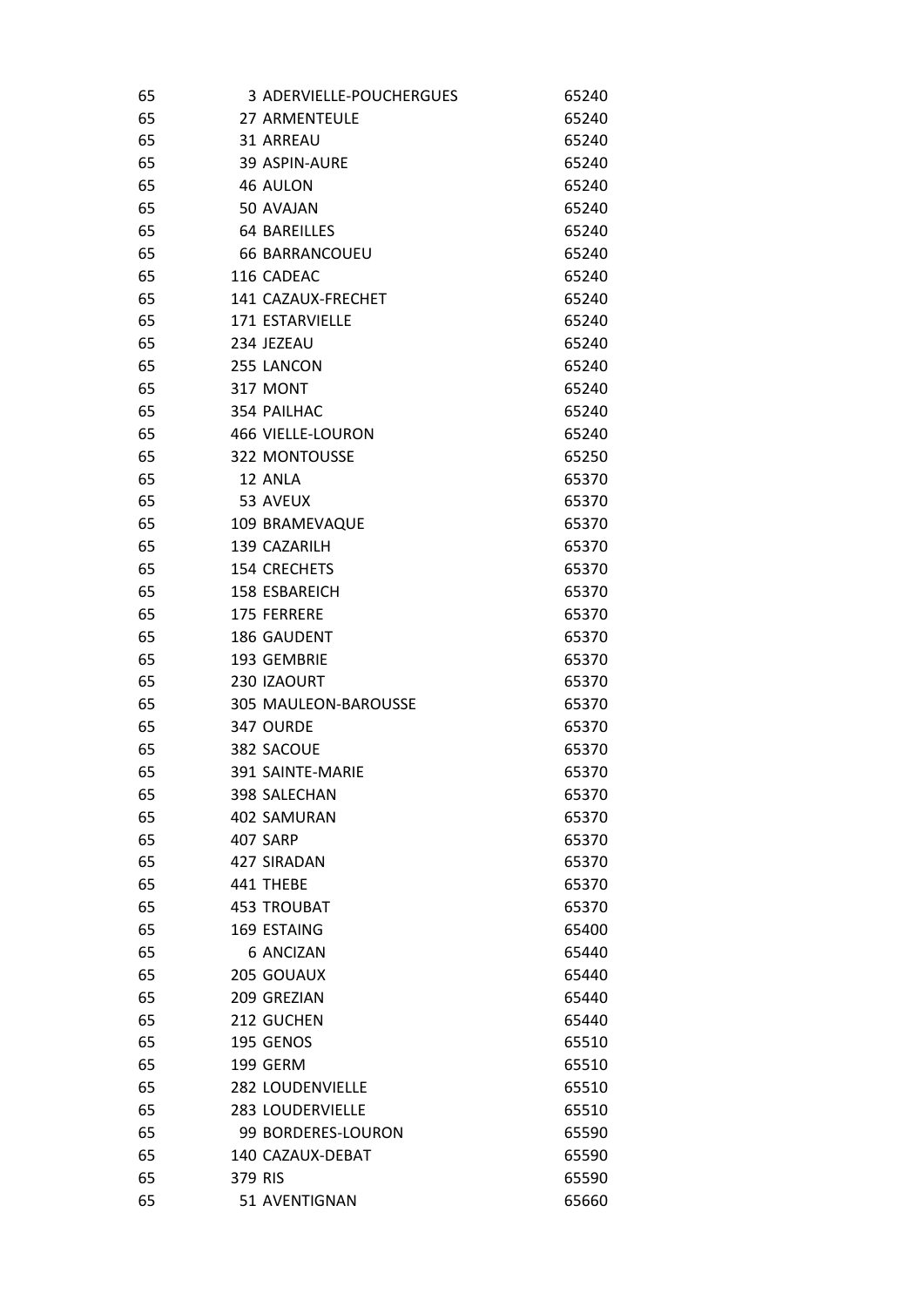| 183 SAINT-MARSAL<br>66110<br>203 TAULIS<br>66110<br>64 EGAT<br>66120<br>124 FONT-ROMEU-ODEILLO-VIA<br>66120<br><b>202 TARGASSONNE</b><br>66120<br><b>40 CASEFABRE</b><br>66130<br>153 PRUNET-ET-BELPUIG<br>66130<br><b>215 TREVILLACH</b><br>66130<br><b>20 BOLQUERE</b><br>66210<br>82 FORMIGUERES<br>66210<br>27 LA CABANASSE<br>66210<br>98 LA LLAGONNE<br>66210<br>4 LES ANGLES<br>66210<br>105 MATEMALE<br>66210<br><b>117 MONT-LOUIS</b><br>66210<br>154 PUYVALADOR<br>66210<br><b>159 REAL</b><br>66210<br>188 SAINT-PIERRE-DELS-ForcaTS<br>66210<br>192 SAUTO<br>66210<br><b>77 FENOUILLET</b><br>66220<br>83 FOSSE<br>66220<br>184 SAINT-MARTIN-DE-FENOUILLET<br>66220<br>216 TRILLA<br>66220<br><b>232 VIRA</b><br>66220<br>91 LAMANERE<br>66230<br>206 LE TECH<br>66230<br>150 PRATS-DE-MOLLO-LA-PRESTE<br>66230<br>194 SERRALONGUE<br>66230<br>61 COUSTOUGES<br>66260<br>66<br>179 SAINT-LAURENT-DE-CERdanS<br>66260<br>7 ARBOUSSOLS<br>66<br>66320<br>66<br>70 ESPIRA-DE-CONFLENT<br>66320<br>66<br>86 GLORIANES<br>66320<br>201 TARERACH<br>66<br>66320<br>66<br>221 VALMANYA<br>66320<br>66<br>120 NAHUJA<br>66340<br>130 OSSEJA<br>66340<br>66<br>132 PALAU-DE-CERDAGNE<br>66340<br>10 AYGUATEBIA<br>66360<br>66<br><b>36 CANAVEILLES</b><br>66<br>66360<br>66<br>68 ESCARO<br>66360<br>66<br><b>80 FONTPEDROUSE</b><br>66360<br>66<br>102 MANTET<br>66360<br>125 OLETTE<br>66360<br>66<br>66<br>128 OREILLA<br>66360<br>155 PY<br>66<br>66360<br>66<br>157 RAILLEU<br>66360<br>193 SERDINYA<br>66360<br>66<br>197 SOUANYAS<br>66360<br>66 | 66 | <b>18 LA BASTIDE</b> | 66110 |
|------------------------------------------------------------------------------------------------------------------------------------------------------------------------------------------------------------------------------------------------------------------------------------------------------------------------------------------------------------------------------------------------------------------------------------------------------------------------------------------------------------------------------------------------------------------------------------------------------------------------------------------------------------------------------------------------------------------------------------------------------------------------------------------------------------------------------------------------------------------------------------------------------------------------------------------------------------------------------------------------------------------------------------------------------------------------------------------------------------------------------------------------------------------------------------------------------------------------------------------------------------------------------------------------------------------------------------------------------------------------------------------------------------------------------------------------------------------------------------------------------------------------------------------------------------|----|----------------------|-------|
|                                                                                                                                                                                                                                                                                                                                                                                                                                                                                                                                                                                                                                                                                                                                                                                                                                                                                                                                                                                                                                                                                                                                                                                                                                                                                                                                                                                                                                                                                                                                                            | 66 |                      |       |
|                                                                                                                                                                                                                                                                                                                                                                                                                                                                                                                                                                                                                                                                                                                                                                                                                                                                                                                                                                                                                                                                                                                                                                                                                                                                                                                                                                                                                                                                                                                                                            | 66 |                      |       |
|                                                                                                                                                                                                                                                                                                                                                                                                                                                                                                                                                                                                                                                                                                                                                                                                                                                                                                                                                                                                                                                                                                                                                                                                                                                                                                                                                                                                                                                                                                                                                            | 66 |                      |       |
|                                                                                                                                                                                                                                                                                                                                                                                                                                                                                                                                                                                                                                                                                                                                                                                                                                                                                                                                                                                                                                                                                                                                                                                                                                                                                                                                                                                                                                                                                                                                                            | 66 |                      |       |
|                                                                                                                                                                                                                                                                                                                                                                                                                                                                                                                                                                                                                                                                                                                                                                                                                                                                                                                                                                                                                                                                                                                                                                                                                                                                                                                                                                                                                                                                                                                                                            | 66 |                      |       |
|                                                                                                                                                                                                                                                                                                                                                                                                                                                                                                                                                                                                                                                                                                                                                                                                                                                                                                                                                                                                                                                                                                                                                                                                                                                                                                                                                                                                                                                                                                                                                            | 66 |                      |       |
|                                                                                                                                                                                                                                                                                                                                                                                                                                                                                                                                                                                                                                                                                                                                                                                                                                                                                                                                                                                                                                                                                                                                                                                                                                                                                                                                                                                                                                                                                                                                                            | 66 |                      |       |
|                                                                                                                                                                                                                                                                                                                                                                                                                                                                                                                                                                                                                                                                                                                                                                                                                                                                                                                                                                                                                                                                                                                                                                                                                                                                                                                                                                                                                                                                                                                                                            | 66 |                      |       |
|                                                                                                                                                                                                                                                                                                                                                                                                                                                                                                                                                                                                                                                                                                                                                                                                                                                                                                                                                                                                                                                                                                                                                                                                                                                                                                                                                                                                                                                                                                                                                            | 66 |                      |       |
|                                                                                                                                                                                                                                                                                                                                                                                                                                                                                                                                                                                                                                                                                                                                                                                                                                                                                                                                                                                                                                                                                                                                                                                                                                                                                                                                                                                                                                                                                                                                                            | 66 |                      |       |
|                                                                                                                                                                                                                                                                                                                                                                                                                                                                                                                                                                                                                                                                                                                                                                                                                                                                                                                                                                                                                                                                                                                                                                                                                                                                                                                                                                                                                                                                                                                                                            | 66 |                      |       |
|                                                                                                                                                                                                                                                                                                                                                                                                                                                                                                                                                                                                                                                                                                                                                                                                                                                                                                                                                                                                                                                                                                                                                                                                                                                                                                                                                                                                                                                                                                                                                            | 66 |                      |       |
|                                                                                                                                                                                                                                                                                                                                                                                                                                                                                                                                                                                                                                                                                                                                                                                                                                                                                                                                                                                                                                                                                                                                                                                                                                                                                                                                                                                                                                                                                                                                                            | 66 |                      |       |
|                                                                                                                                                                                                                                                                                                                                                                                                                                                                                                                                                                                                                                                                                                                                                                                                                                                                                                                                                                                                                                                                                                                                                                                                                                                                                                                                                                                                                                                                                                                                                            | 66 |                      |       |
|                                                                                                                                                                                                                                                                                                                                                                                                                                                                                                                                                                                                                                                                                                                                                                                                                                                                                                                                                                                                                                                                                                                                                                                                                                                                                                                                                                                                                                                                                                                                                            | 66 |                      |       |
|                                                                                                                                                                                                                                                                                                                                                                                                                                                                                                                                                                                                                                                                                                                                                                                                                                                                                                                                                                                                                                                                                                                                                                                                                                                                                                                                                                                                                                                                                                                                                            | 66 |                      |       |
|                                                                                                                                                                                                                                                                                                                                                                                                                                                                                                                                                                                                                                                                                                                                                                                                                                                                                                                                                                                                                                                                                                                                                                                                                                                                                                                                                                                                                                                                                                                                                            | 66 |                      |       |
|                                                                                                                                                                                                                                                                                                                                                                                                                                                                                                                                                                                                                                                                                                                                                                                                                                                                                                                                                                                                                                                                                                                                                                                                                                                                                                                                                                                                                                                                                                                                                            | 66 |                      |       |
|                                                                                                                                                                                                                                                                                                                                                                                                                                                                                                                                                                                                                                                                                                                                                                                                                                                                                                                                                                                                                                                                                                                                                                                                                                                                                                                                                                                                                                                                                                                                                            | 66 |                      |       |
|                                                                                                                                                                                                                                                                                                                                                                                                                                                                                                                                                                                                                                                                                                                                                                                                                                                                                                                                                                                                                                                                                                                                                                                                                                                                                                                                                                                                                                                                                                                                                            | 66 |                      |       |
|                                                                                                                                                                                                                                                                                                                                                                                                                                                                                                                                                                                                                                                                                                                                                                                                                                                                                                                                                                                                                                                                                                                                                                                                                                                                                                                                                                                                                                                                                                                                                            | 66 |                      |       |
|                                                                                                                                                                                                                                                                                                                                                                                                                                                                                                                                                                                                                                                                                                                                                                                                                                                                                                                                                                                                                                                                                                                                                                                                                                                                                                                                                                                                                                                                                                                                                            | 66 |                      |       |
|                                                                                                                                                                                                                                                                                                                                                                                                                                                                                                                                                                                                                                                                                                                                                                                                                                                                                                                                                                                                                                                                                                                                                                                                                                                                                                                                                                                                                                                                                                                                                            | 66 |                      |       |
|                                                                                                                                                                                                                                                                                                                                                                                                                                                                                                                                                                                                                                                                                                                                                                                                                                                                                                                                                                                                                                                                                                                                                                                                                                                                                                                                                                                                                                                                                                                                                            | 66 |                      |       |
|                                                                                                                                                                                                                                                                                                                                                                                                                                                                                                                                                                                                                                                                                                                                                                                                                                                                                                                                                                                                                                                                                                                                                                                                                                                                                                                                                                                                                                                                                                                                                            | 66 |                      |       |
|                                                                                                                                                                                                                                                                                                                                                                                                                                                                                                                                                                                                                                                                                                                                                                                                                                                                                                                                                                                                                                                                                                                                                                                                                                                                                                                                                                                                                                                                                                                                                            | 66 |                      |       |
|                                                                                                                                                                                                                                                                                                                                                                                                                                                                                                                                                                                                                                                                                                                                                                                                                                                                                                                                                                                                                                                                                                                                                                                                                                                                                                                                                                                                                                                                                                                                                            | 66 |                      |       |
|                                                                                                                                                                                                                                                                                                                                                                                                                                                                                                                                                                                                                                                                                                                                                                                                                                                                                                                                                                                                                                                                                                                                                                                                                                                                                                                                                                                                                                                                                                                                                            | 66 |                      |       |
|                                                                                                                                                                                                                                                                                                                                                                                                                                                                                                                                                                                                                                                                                                                                                                                                                                                                                                                                                                                                                                                                                                                                                                                                                                                                                                                                                                                                                                                                                                                                                            | 66 |                      |       |
|                                                                                                                                                                                                                                                                                                                                                                                                                                                                                                                                                                                                                                                                                                                                                                                                                                                                                                                                                                                                                                                                                                                                                                                                                                                                                                                                                                                                                                                                                                                                                            |    |                      |       |
|                                                                                                                                                                                                                                                                                                                                                                                                                                                                                                                                                                                                                                                                                                                                                                                                                                                                                                                                                                                                                                                                                                                                                                                                                                                                                                                                                                                                                                                                                                                                                            |    |                      |       |
|                                                                                                                                                                                                                                                                                                                                                                                                                                                                                                                                                                                                                                                                                                                                                                                                                                                                                                                                                                                                                                                                                                                                                                                                                                                                                                                                                                                                                                                                                                                                                            |    |                      |       |
|                                                                                                                                                                                                                                                                                                                                                                                                                                                                                                                                                                                                                                                                                                                                                                                                                                                                                                                                                                                                                                                                                                                                                                                                                                                                                                                                                                                                                                                                                                                                                            |    |                      |       |
|                                                                                                                                                                                                                                                                                                                                                                                                                                                                                                                                                                                                                                                                                                                                                                                                                                                                                                                                                                                                                                                                                                                                                                                                                                                                                                                                                                                                                                                                                                                                                            |    |                      |       |
|                                                                                                                                                                                                                                                                                                                                                                                                                                                                                                                                                                                                                                                                                                                                                                                                                                                                                                                                                                                                                                                                                                                                                                                                                                                                                                                                                                                                                                                                                                                                                            |    |                      |       |
|                                                                                                                                                                                                                                                                                                                                                                                                                                                                                                                                                                                                                                                                                                                                                                                                                                                                                                                                                                                                                                                                                                                                                                                                                                                                                                                                                                                                                                                                                                                                                            |    |                      |       |
|                                                                                                                                                                                                                                                                                                                                                                                                                                                                                                                                                                                                                                                                                                                                                                                                                                                                                                                                                                                                                                                                                                                                                                                                                                                                                                                                                                                                                                                                                                                                                            | 66 |                      |       |
|                                                                                                                                                                                                                                                                                                                                                                                                                                                                                                                                                                                                                                                                                                                                                                                                                                                                                                                                                                                                                                                                                                                                                                                                                                                                                                                                                                                                                                                                                                                                                            |    |                      |       |
|                                                                                                                                                                                                                                                                                                                                                                                                                                                                                                                                                                                                                                                                                                                                                                                                                                                                                                                                                                                                                                                                                                                                                                                                                                                                                                                                                                                                                                                                                                                                                            |    |                      |       |
|                                                                                                                                                                                                                                                                                                                                                                                                                                                                                                                                                                                                                                                                                                                                                                                                                                                                                                                                                                                                                                                                                                                                                                                                                                                                                                                                                                                                                                                                                                                                                            |    |                      |       |
|                                                                                                                                                                                                                                                                                                                                                                                                                                                                                                                                                                                                                                                                                                                                                                                                                                                                                                                                                                                                                                                                                                                                                                                                                                                                                                                                                                                                                                                                                                                                                            |    |                      |       |
|                                                                                                                                                                                                                                                                                                                                                                                                                                                                                                                                                                                                                                                                                                                                                                                                                                                                                                                                                                                                                                                                                                                                                                                                                                                                                                                                                                                                                                                                                                                                                            |    |                      |       |
|                                                                                                                                                                                                                                                                                                                                                                                                                                                                                                                                                                                                                                                                                                                                                                                                                                                                                                                                                                                                                                                                                                                                                                                                                                                                                                                                                                                                                                                                                                                                                            |    |                      |       |
|                                                                                                                                                                                                                                                                                                                                                                                                                                                                                                                                                                                                                                                                                                                                                                                                                                                                                                                                                                                                                                                                                                                                                                                                                                                                                                                                                                                                                                                                                                                                                            |    |                      |       |
|                                                                                                                                                                                                                                                                                                                                                                                                                                                                                                                                                                                                                                                                                                                                                                                                                                                                                                                                                                                                                                                                                                                                                                                                                                                                                                                                                                                                                                                                                                                                                            |    |                      |       |
|                                                                                                                                                                                                                                                                                                                                                                                                                                                                                                                                                                                                                                                                                                                                                                                                                                                                                                                                                                                                                                                                                                                                                                                                                                                                                                                                                                                                                                                                                                                                                            |    |                      |       |
|                                                                                                                                                                                                                                                                                                                                                                                                                                                                                                                                                                                                                                                                                                                                                                                                                                                                                                                                                                                                                                                                                                                                                                                                                                                                                                                                                                                                                                                                                                                                                            |    |                      |       |
|                                                                                                                                                                                                                                                                                                                                                                                                                                                                                                                                                                                                                                                                                                                                                                                                                                                                                                                                                                                                                                                                                                                                                                                                                                                                                                                                                                                                                                                                                                                                                            |    |                      |       |
|                                                                                                                                                                                                                                                                                                                                                                                                                                                                                                                                                                                                                                                                                                                                                                                                                                                                                                                                                                                                                                                                                                                                                                                                                                                                                                                                                                                                                                                                                                                                                            |    |                      |       |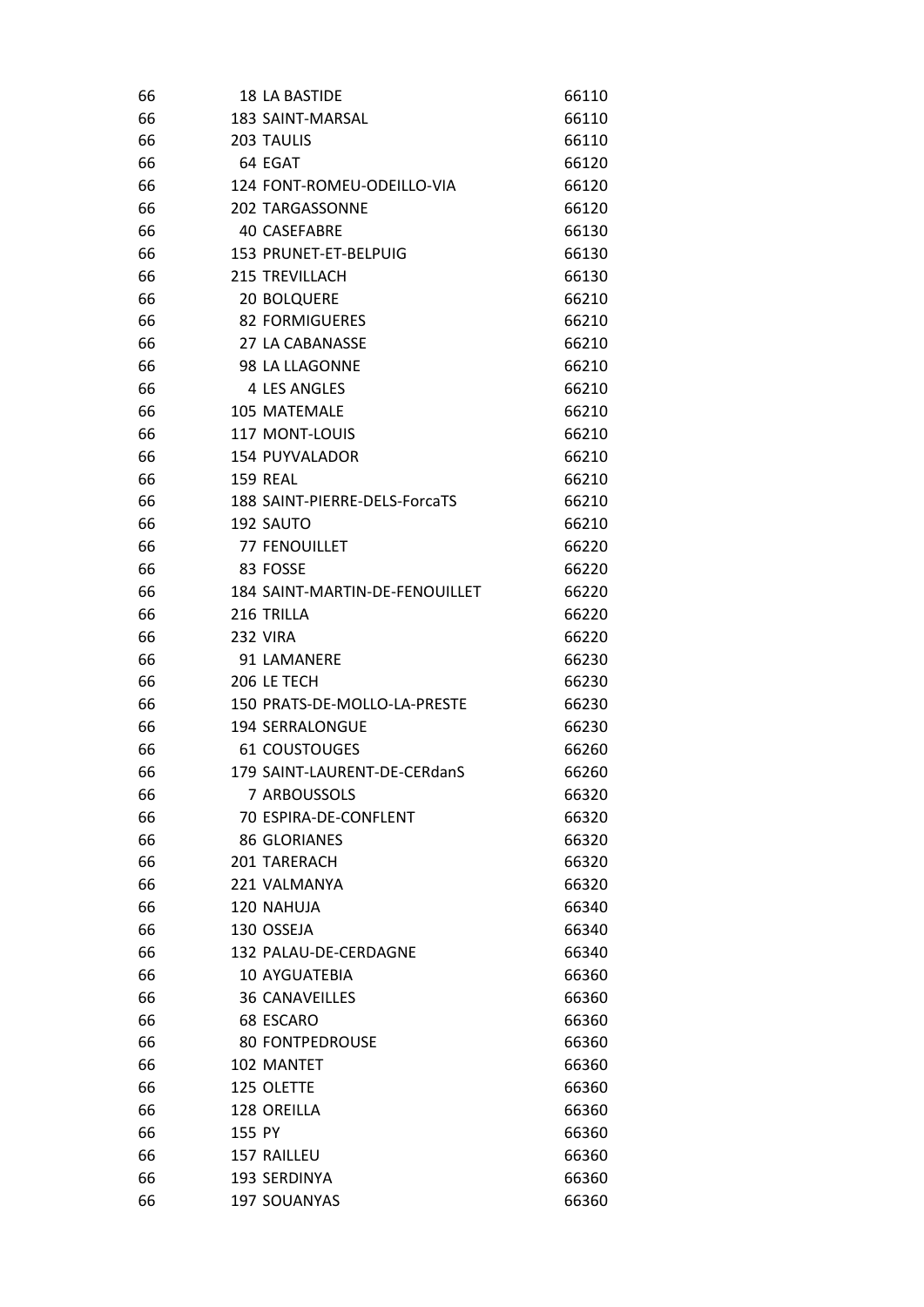| 66 | <b>209 THUES-ENTRE-VALLS</b>   | 66360 |
|----|--------------------------------|-------|
| 66 | <b>199 TAILLET</b>             | 66400 |
| 66 | 34 CAMPOME                     | 66500 |
| 66 | 119 MOSSET                     | 66500 |
| 66 | 122 NOHEDES                    | 66500 |
| 66 | 219 URBANYA                    | 66500 |
| 66 | 35 CAMPOUSSY                   | 66730 |
| 66 | <b>76 FELLUNS</b>              | 66730 |
| 66 | 234 LE VIVIER                  | 66730 |
| 66 | 151 PRATS-DE-SOURNIA           | 66730 |
| 66 | <b>156 RABOUILLET</b>          | 66730 |
| 66 | <b>198 SOURNIA</b>             | 66730 |
| 66 | 5 ANGOUSTRINE-VILLENEUVE-DE:   | 66760 |
| 66 | 25 BOURG-MADAME                | 66760 |
| 66 | <b>62 DORRES</b>               | 66760 |
| 66 | <b>66 ENVEITG</b>              | 66760 |
| 66 | 95 LATOUR-DE-CAROL             | 66760 |
| 66 | 146 PORTA                      | 66760 |
| 66 | <b>147 PORTE-PUYMORENS</b>     | 66760 |
| 66 | <b>67 ERR</b>                  | 66800 |
| 66 | 72 ESTAVAR                     | 66800 |
| 66 | 75 EYNE                        | 66800 |
| 66 | 100 LLO                        | 66800 |
| 66 | 181 SAINTE-LEOCADIE            | 66800 |
| 73 | 21 ARVILLARD                   | 73110 |
| 73 | 52 BOURGET-EN-HUILE            | 73110 |
| 73 | 938 COURCHEVEL                 | 73120 |
| 73 | <b>198 LA PERRIERE</b>         | 73120 |
| 73 | 227 SAINT-BON-TARENTAISE       | 73120 |
| 73 | <b>167 MONTGELLAFREY</b>       | 73130 |
| 73 | 230 SAINT-COLOMBAN-DES-VILLARI | 73130 |
| 73 | 235 SAINT-FRANCOIS-LONGCHAMP   | 73130 |
| 73 | 304 VAL-D'ISERE                | 73150 |
| 73 | 92 CORBEL                      | 73160 |
| 73 | 281 SAINT-SULPICE              | 73160 |
| 73 | 78 LA CHAPELLE-SAINT-MARTIN    | 73170 |
| 73 | <b>313 VERTHEMEX</b>           | 73170 |
| 73 | 97 CURIENNE                    | 73190 |
| 73 | 210 PUYGROS                    | 73190 |
| 73 | 14 ALLONDAZ                    | 73200 |
| 73 | <b>202 PLANCHERINE</b>         | 73200 |
| 73 | 6 AIME                         | 73210 |
| 73 | <b>38 BELLENTRE</b>            | 73210 |
| 73 | 126 GRANIER                    | 73210 |
| 73 | 93 LA COTE-D'AIME              | 73210 |
| 73 | 142 LANDRY                     | 73210 |
| 73 | 148 LONGEFOY                   | 73210 |
| 73 | 150 MACOT-LA-PLAGNE            | 73210 |
| 73 | <b>169 MONTGIROD</b>           | 73210 |
| 73 | 197 PEISEY-NANCROIX            | 73210 |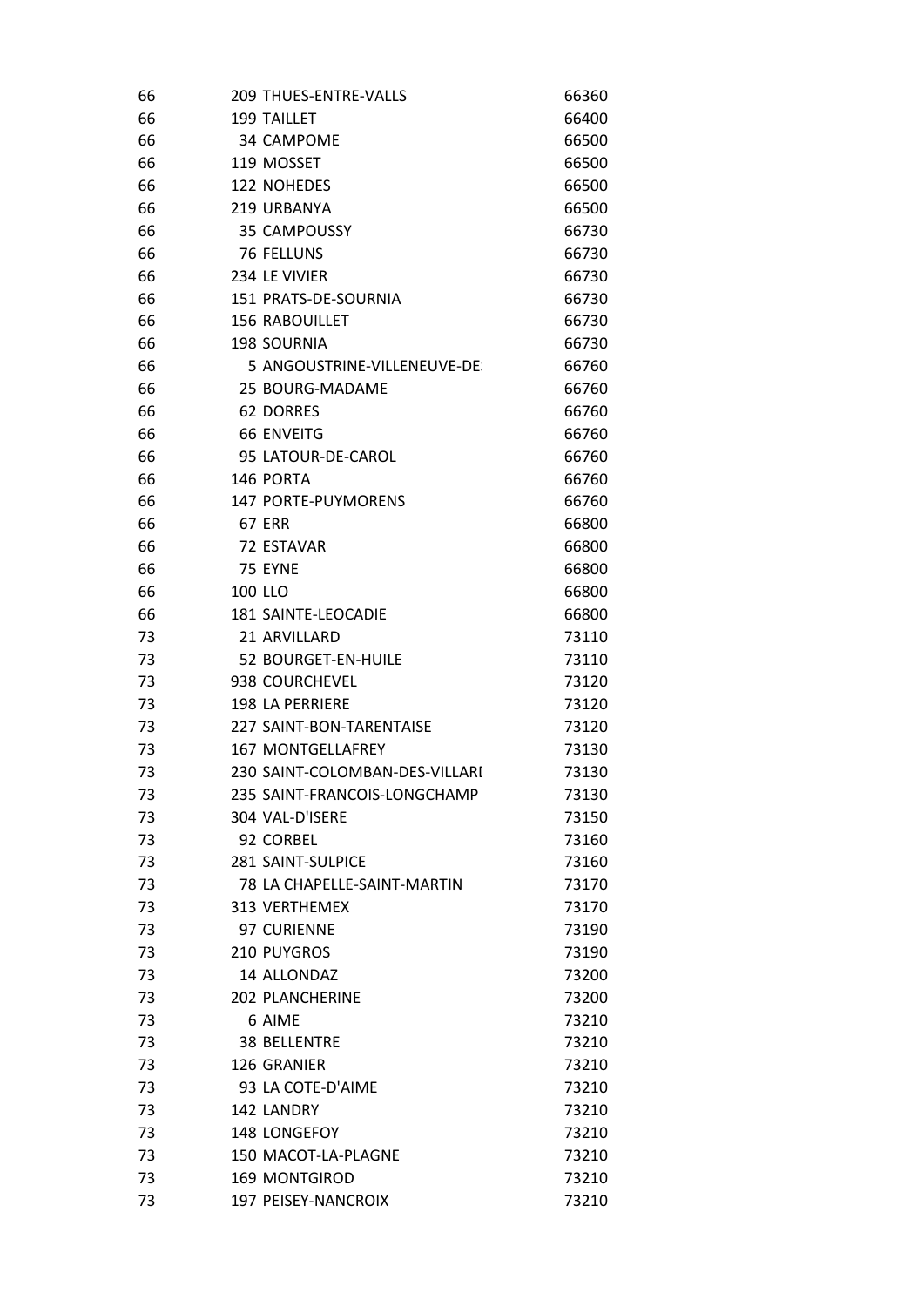| 73 | 291 TESSENS                    | 73210 |
|----|--------------------------------|-------|
| 73 | 305 VALEZAN                    | 73210 |
| 73 | 325 VILLETTE                   | 73210 |
| 73 | <b>49 BONVILLARET</b>          | 73220 |
| 73 | 937 CORBIERE                   | 73220 |
| 73 | <b>168 MONTGILBERT</b>         | 73220 |
| 73 | 175 MONTSAPEY                  | 73220 |
| 73 | 220 SAINT-ALBAN-DES-HURTIERES  | 73220 |
| 73 | 237 SAINT-GEORGES-DES-HURTIERE | 73220 |
| 73 | 272 SAINT-PIERRE-DE-BELLeville | 73220 |
| 73 | 900 FECLAZ (LA)                | 73230 |
| 73 | 98 LES DESERTS                 | 73230 |
| 73 | <b>293 THOIRY</b>              | 73230 |
| 73 | <b>24 AVANCHERS</b>            | 73260 |
| 73 | <b>46 BONNEVAL</b>             | 73260 |
| 73 | <b>60 CELLIERS</b>             | 73260 |
| 73 | 102 DOUCY                      | 73260 |
| 73 | 112 FEISSONS-SUR-ISERE         | 73260 |
| 73 | <b>132 HAUTELUCE</b>           | 73260 |
| 73 | 187 LA LECHERE                 | 73260 |
| 73 | 45 LE BOIS                     | 73260 |
| 73 | 185 NAVES                      | 73260 |
| 73 | 199 PETIT-COEUR                | 73260 |
| 73 | 209 PUSSY                      | 73260 |
| 73 | 266 SAINT-OYEN                 | 73260 |
| 73 | 988 VALMOREL                   | 73260 |
| 73 | 913 ARECHES                    | 73270 |
| 73 | <b>34 BEAUFORT</b>             | 73270 |
| 73 | 317 VILLARD-SUR-DORON          | 73270 |
| 73 | 12 ALBIEZ-LE-JEUNE             | 73300 |
| 73 | 13 ALBIEZ-MONTROND             | 73300 |
| 73 | 138 JARRIER                    | 73300 |
| 73 | 981 LA TOUSSUIRE               | 73300 |
| 73 | <b>267 SAINT-PANCRACE</b>      | 73300 |
| 73 | <b>318 VILLAREMBERT</b>        | 73300 |
| 73 | 193 ONTEX                      | 73310 |
| 73 | <b>909 PRAZ</b>                | 73310 |
| 73 | 296 TIGNES                     | 73320 |
| 73 | 4 AILLON-LE-JEUNE              | 73340 |
| 73 | 5 AILLON-LE-VIEUX              | 73340 |
| 73 | 20 ARITH                       | 73340 |
| 73 | 36 BELLECOMBE-EN-BAUGES        | 73340 |
| 73 | 178 LA MOTTE-EN-BAUGES         | 73340 |
| 73 | <b>146 LESCHERAINES</b>        | 73340 |
| 73 | 55 BOZEL                       | 73350 |
| 73 | 71 CHAMPAGNY-EN-VANOISE        | 73350 |
| 73 | 113 FEISSONS-SUR-SALINS        | 73350 |
| 73 | <b>161 MONTAGNY</b>            | 73350 |
| 73 | 201 PLANAY                     | 73350 |
| 73 | 76 LA CHAPELLE-DU-MONT-DU-CH   | 73370 |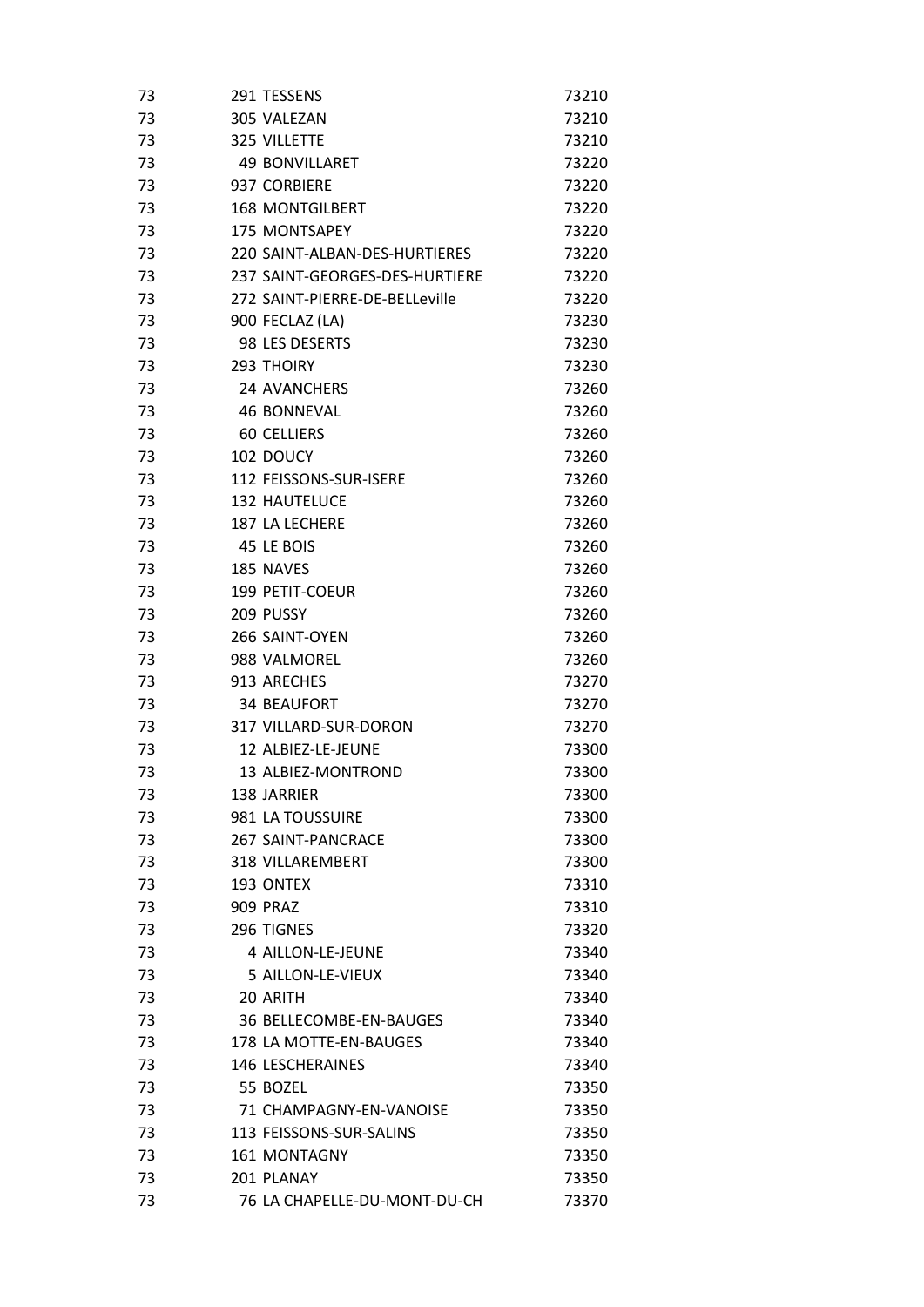| 73 | 72 CHAMP-LAURENT               | 73390 |
|----|--------------------------------|-------|
| 73 | <b>133 HAUTEVILLE</b>          | 73390 |
| 73 | <b>166 MONTENDRY</b>           | 73390 |
| 73 | 238 SAINT-GERMAIN-LA-CHAMBOTT  | 73410 |
| 73 | 265 SAINT-OURS                 | 73410 |
| 73 | 927 LES MENUIRES               | 73440 |
| 73 | 244 SAINT-JEAN-DE-BELLEVILLE   | 73440 |
| 73 | 257 SAINT-MARTIN-DF-BFLLFVILLF | 73440 |
| 73 | 306 VALLOIRE                   | 73450 |
| 73 | 307 VALMEINIER                 | 73450 |
| 73 | <b>48 BONVILLARD</b>           | 73460 |
| 73 | 86 CLERY                       | 73460 |
| 73 | 40 BESSANS                     | 73480 |
| 73 | 47 BONNEVAL-SUR-ARC            | 73480 |
| 73 | 143 LANSLEBOURG-MONT-CENIS     | 73480 |
| 73 | <b>144 LANSLEVILLARD</b>       | 73480 |
| 73 | 23 AUSSOIS                     | 73500 |
| 73 | 56 BRAMANS                     | 73500 |
| 73 | 287 SOLLIERES-SARDIERES        | 73500 |
| 73 | <b>290 TERMIGNON</b>           | 73500 |
| 73 | 242 SAINT-JEAN-D'ARVES         | 73530 |
| 73 | 280 SAINT-SORLIN-D'ARVES       | 73530 |
| 73 | 110 ESSERTS-BLAY               | 73540 |
| 73 | 15 LES ALLUES                  | 73550 |
| 73 | 952 MERIBEL LES ALLUES         | 73550 |
| 73 | 57 BRIDES-LES-BAINS            | 73570 |
| 73 | 94 CREST-VOLAND                | 73590 |
| 73 | 114 FLUMET                     | 73590 |
| 73 | 123 LA GIETTAZ                 | 73590 |
| 73 | 186 NOTRE-DAME-DE-BELLECOMBE   | 73590 |
| 73 | 262 SAINT-NICOLAS-LA-CHApelle  | 73590 |
| 73 | 115 FONTAINE-LE-PUITS          | 73600 |
| 73 | 131 HAUTECOUR                  | 73600 |
| 73 | 190 NOTRE-DAME-DU-PRE          | 73600 |
| 73 | 253 SAINT-MARCEL               | 73600 |
| 73 | 284 SALINS-LES-THERMES         | 73600 |
| 73 | <b>321 VILLARLURIN</b>         | 73600 |
| 73 | 101 DOUCY-EN-BAUGES            | 73630 |
| 73 | 106 ECOLE                      | 73630 |
| 73 | 139 JARSY                      | 73630 |
| 73 | 90 LA COMPOTE                  | 73630 |
| 73 | <b>81 LE CHATELARD</b>         | 73630 |
| 73 | 277 SAINTE-REINE               | 73630 |
| 73 | 232 SAINTE-FOY-TARENTAISe      | 73640 |
| 73 | <b>323 VILLAROGER</b>          | 73640 |
| 73 | 107 ENTREMONT-LE-VIEUX         | 73670 |
| 73 | 274 SAINT-PIERRE-D'ENTREmont   | 73670 |
| 73 | 926 ARC 1600                   | 73700 |
| 73 | 54 BOURG-SAINT-MAURICE         | 73700 |
| 73 | 77 LES CHAPELLES               | 73700 |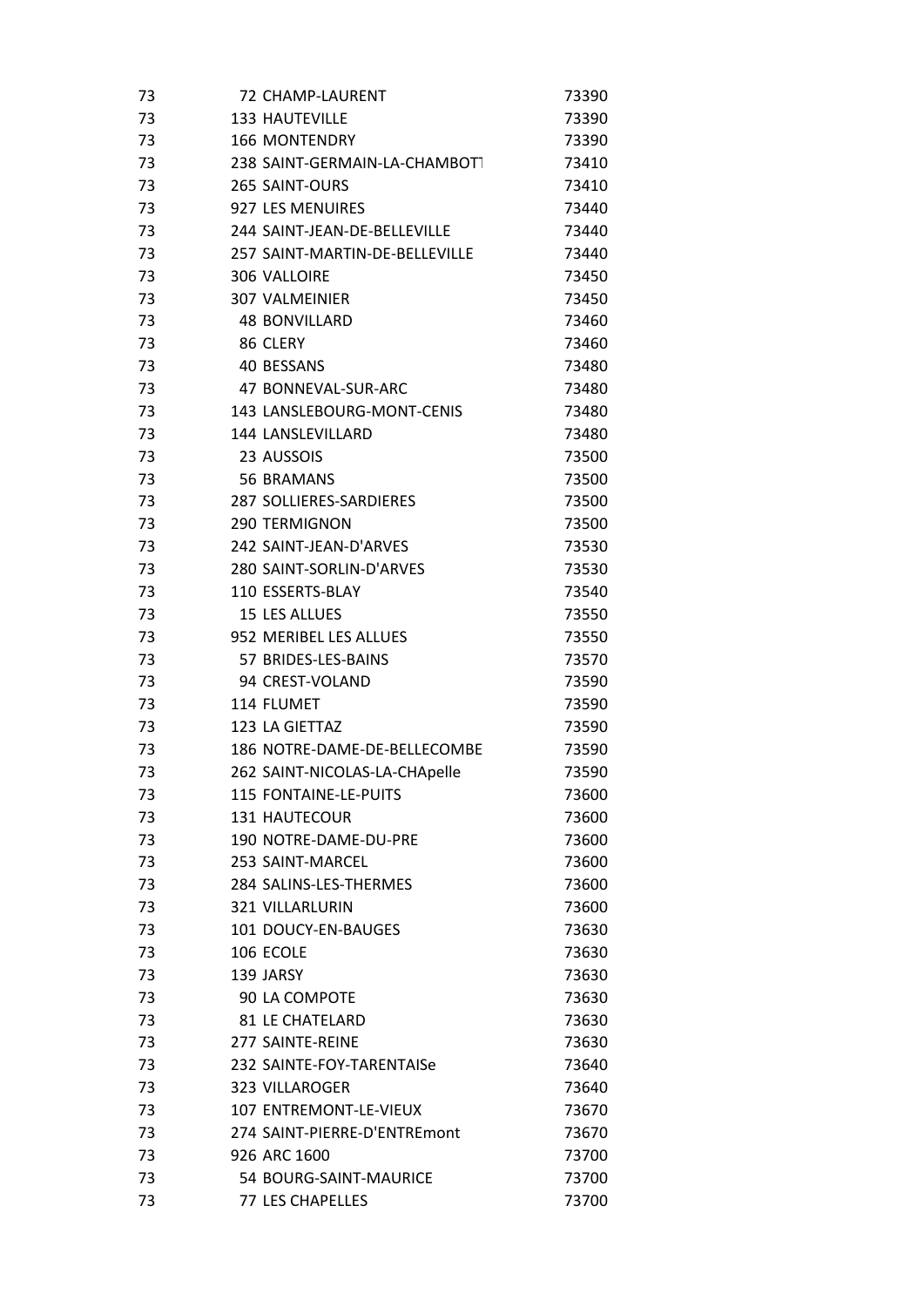| 73 | 176 MONTVALEZAN             | 73700 |
|----|-----------------------------|-------|
| 73 | <b>285 SEEZ</b>             | 73700 |
| 73 | 206 PRALOGNAN-LA-VANOISE    | 73710 |
| 73 | 211 QUEIGE                  | 73720 |
| 73 | 216 ROGNAIX                 | 73730 |
| 74 | 910 AVORIAZ                 | 74110 |
| 74 | 114 ESSERT-ROMAND           | 74110 |
| 74 | <b>188 MONTRIOND</b>        | 74110 |
| 74 | 191 MORZINE                 | 74110 |
| 74 | 173 MEGEVE                  | 74120 |
| 74 | 215 PRAZ-SUR-ARLY           | 74120 |
| 74 | 49 BRIZON                   | 74130 |
| 74 | 189 MONT-SAXONNEX           | 74130 |
| 74 | 85 LES CONTAMINES-MONTJOIE  | 74170 |
| 74 | 236 SAINT-GERVAIS-LES-Bains | 74170 |
| 74 | 949 ST NICOLAS DE VEROCE    | 74170 |
| 74 | 222 REYVROZ                 | 74200 |
| 74 | 80 LA CLUSAZ                | 74220 |
| 74 | 160 MANIGOD                 | 74230 |
| 74 | 265 SERRAVAL                | 74230 |
| 74 | 38 BOGEVE                   | 74250 |
| 74 | 134 LES GETS                | 74260 |
| 74 | 14 ARACHES                  | 74300 |
| 74 | 987 FLAINE                  | 74300 |
| 74 | 252 SAINT-SIGISMOND         | 74300 |
| 74 | 258 SAMOENS                 | 74340 |
| 74 | 1 ABONDANCE                 | 74360 |
| 74 | 41 BONNEVAUX                | 74360 |
| 74 | 58 LA CHAPELLE-D'ABONDANCE  | 74360 |
| 74 | <b>63 CHATEL</b>            | 74390 |
| 74 | 909 ARGENTIERE              | 74400 |
| 74 | 915 LES BOSSONS             | 74400 |
| 74 | 941 LES PRAZ-DE-CHAMONIX    | 74400 |
| 74 | 37 BOEGE                    | 74420 |
| 74 | 139 HABERE-LULLIN           | 74420 |
| 74 | 140 HABERE-POCHE            | 74420 |
| 74 | 34 LE BIOT                  | 74430 |
| 74 | 238 SAINT-JEAN-D'AULPS      | 74430 |
| 74 | 190 MORILLON                | 74440 |
| 74 | 923 PRAZ DE LYZ             | 74440 |
| 74 | 294 VERCHAIX                | 74440 |
| 74 | 136 LE GRAND-BORNAND        | 74450 |
| 74 | 239 SAINT-JEAN-DE-SIXT      | 74450 |
| 74 | <b>32 BELLEVAUX</b>         | 74470 |
| 74 | 155 LULLIN                  | 74470 |
| 74 | 937 PLATEAU-D'ASSY          | 74480 |
| 74 | 174 MEGEVETTE               | 74490 |
| 74 | 205 ONNION                  | 74490 |
| 74 | 33 BERNEX                   | 74500 |
| 74 | 127 FETERNES                | 74500 |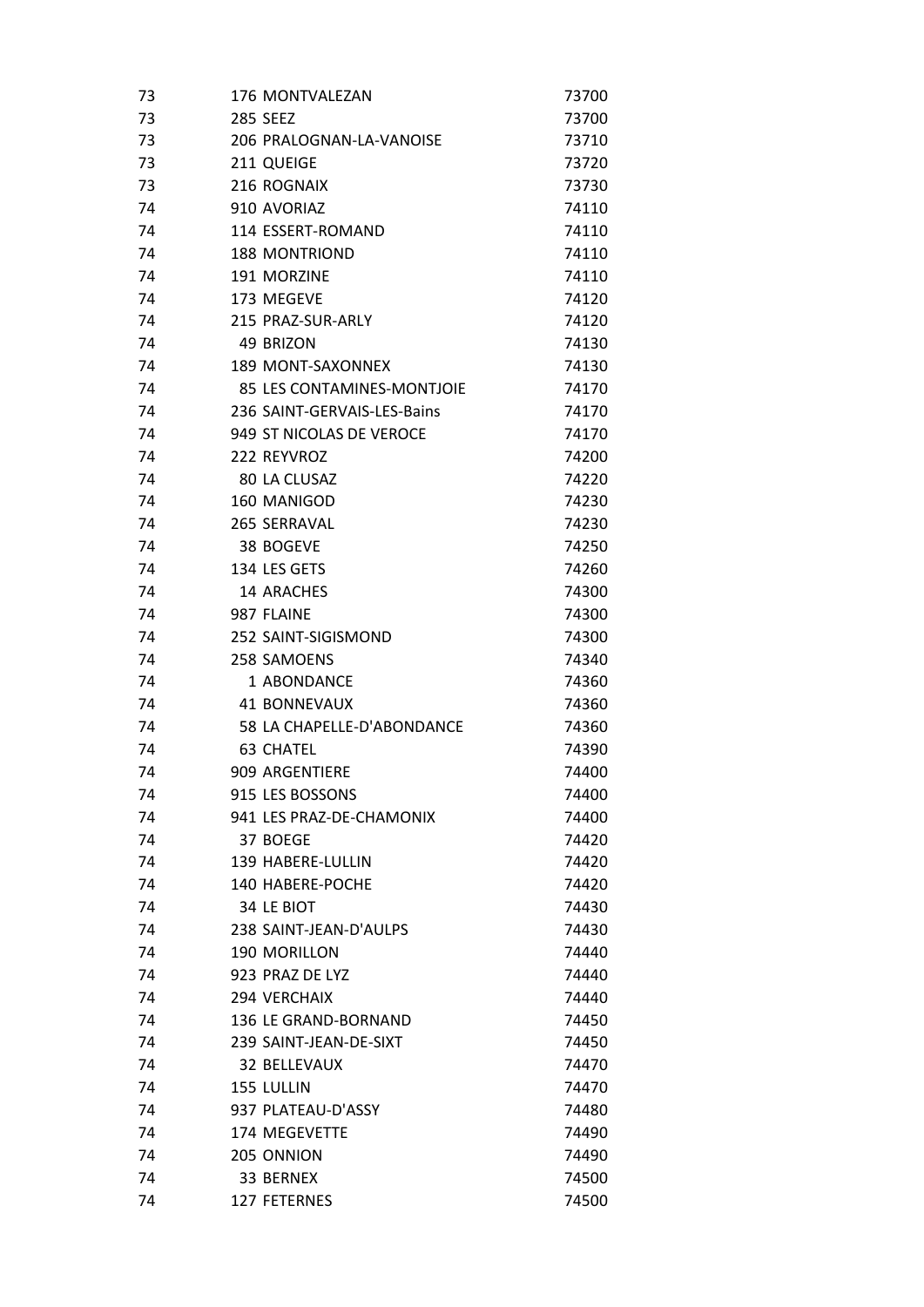| 74 |                    | 249 SAINT-PAUL-EN-CHABLAis    | 74500 |
|----|--------------------|-------------------------------|-------|
| 74 | 279 THOLLON        |                               | 74500 |
| 74 | 308 VINZIER        |                               | 74500 |
| 74 |                    | <b>290 VALLORCINE</b>         | 74660 |
| 74 | 89 CORDON          |                               | 74700 |
| 74 |                    | 83 COMBLOUX                   | 74920 |
| 74 | 113 ESERY          |                               | 74930 |
| 74 |                    | 221 LE REPOSOIR               | 74950 |
| 83 | <b>55 FAYENCE</b>  |                               | 83440 |
| 83 | 80 MONS            |                               | 83440 |
| 83 |                    | 81 MONTAUROUX                 | 83440 |
| 83 |                    | <b>6 ARTIGUES</b>             | 83560 |
| 83 |                    | 52 ESPARRON                   | 83560 |
| 83 |                    | 66 GINASSERVIS                | 83560 |
| 83 | 104 RIANS          |                               | 83560 |
| 83 | 32 CARCES          |                               | 83570 |
| 83 |                    | <b>46 COTIGNAC</b>            | 83570 |
| 83 |                    | 51 ENTRECASTEAUX              | 83570 |
| 83 |                    | 8 BAGNOLS-EN-FORET            | 83600 |
| 83 | 7 AUPS             |                               | 83630 |
| 83 |                    | 78 MOISSAC-BELLEVUE           | 83630 |
| 83 | 12 BARJOLS         |                               | 83670 |
| 83 |                    | 84 MONTMEYAN                  | 83670 |
| 83 |                    | <b>135 TAVERNES</b>           | 83670 |
| 83 | 121 SALERNES       |                               | 83690 |
| 83 |                    | <b>139 TOURTOUR</b>           | 83690 |
| 83 |                    | 149 VILLECROZE                | 83690 |
| 83 | 58 FLAYOSC         |                               | 83780 |
| 83 | 28 CALLAS          |                               | 83830 |
| 83 |                    | 10 BARGEME                    | 83840 |
| 83 |                    | 44 COMPS-SUR-ARTUBY           | 83840 |
| 83 |                    | 109 LA ROQUE-ESCLAPON         | 83840 |
| 83 |                    | <b>142 TRIGANCE</b>           | 83840 |
| 84 | 5 AUREL            |                               | 84390 |
| 84 |                    | <b>79 MONIEUX</b>             | 84390 |
| 84 |                    | <b>107 SAINT-CHRISTOL</b>     | 84390 |
| 84 |                    | 120 SAINT-TRINIT              | 84390 |
| 84 | 123 SAULT          |                               | 84390 |
| 84 |                    | 125 SAVOILLAN                 | 84390 |
| 84 | 48 GIGNAC          |                               | 84400 |
| 84 |                    | 60 LAGARDE-D'APT              | 84400 |
| 84 | <b>103 RUSTREL</b> |                               | 84400 |
| 84 | 145 VILLARS        |                               | 84400 |
| 84 |                    | 119 SAINT-SATURNIN-LES-APT    | 84490 |
| 84 |                    | <b>32 CASENEUVE</b>           | 84750 |
| 84 |                    | 112 SAINT-MARTIN-DE-CASTILLON | 84750 |
| 84 | 144 VIENS          |                               | 84750 |
| 85 |                    | <b>163 NOIRMOUTIER</b>        | 85330 |
| 85 |                    | 888 L'ILE-D'YEU               | 85350 |
| 85 |                    | 11 BARBATRE                   | 85630 |